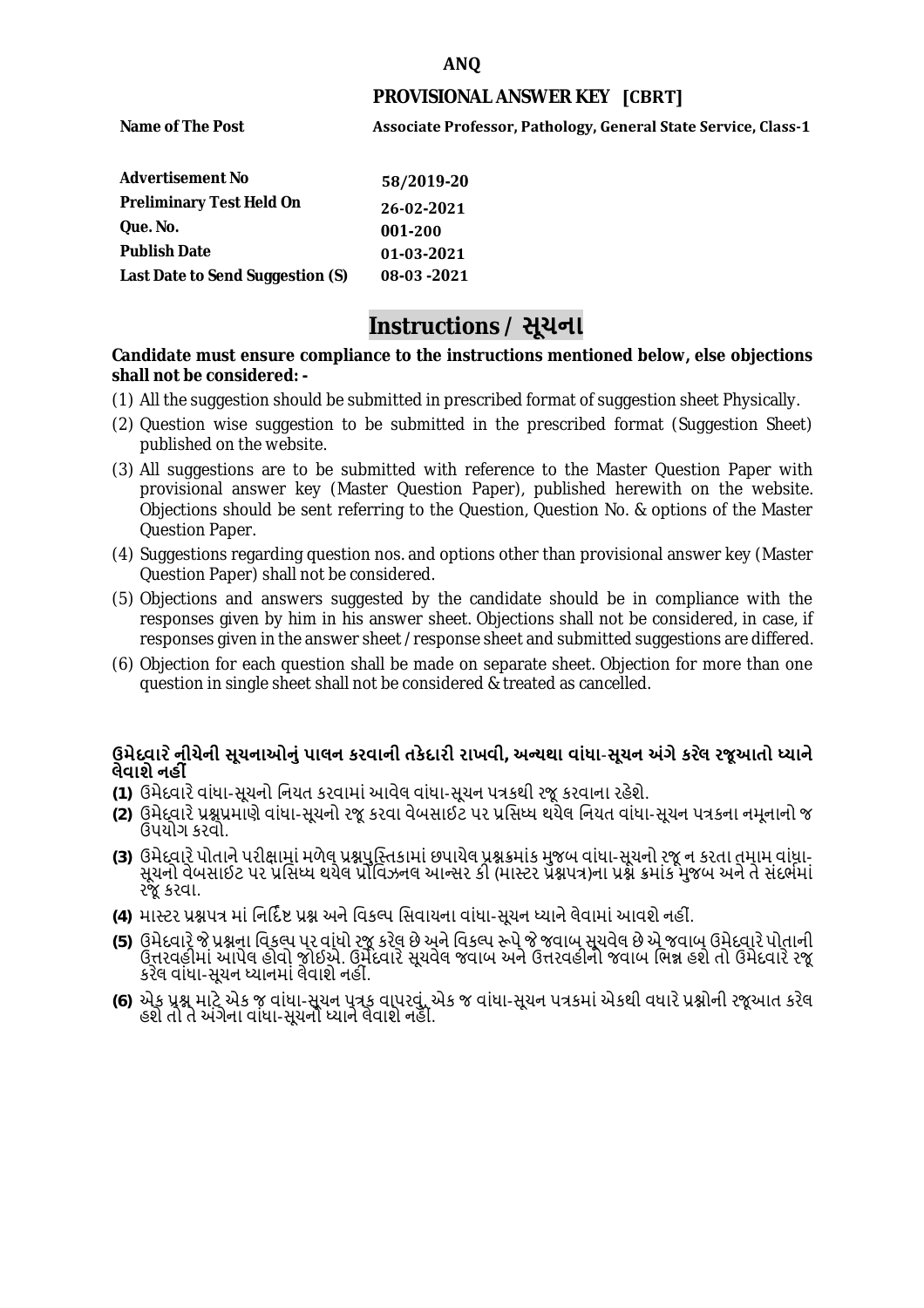| 001. | Carcinomas associated with disseminated intravascular coagulation are all except |                                         |
|------|----------------------------------------------------------------------------------|-----------------------------------------|
|      | (A) Carcinoma of pancreas                                                        | (B) Carcinoma of prostate               |
|      | (C) Carcinoma of lungs                                                           | <b>(D)</b> Carcinoma of breast          |
| 002. | Krukenberg tumour of ovary can occur as a result of metastases from all but      |                                         |
|      | (A) Stomach                                                                      | (B) Breast                              |
|      | $(C)$ Lung                                                                       | (D) Appendix                            |
| 003. | Pathological features of brain in AIDS are all except                            |                                         |
|      | (A) Microglial nodules                                                           |                                         |
|      | (B) Macrophage derived multinucleated giant cells                                |                                         |
|      | (C) Vasculitis                                                                   |                                         |
|      | (D) Reactive gliosis                                                             |                                         |
| 004. | The type of porphyria associated with hepatocellular carcinoma is                |                                         |
|      | (A) Acute Intermittent Porphyria                                                 | (B) Porphyria Cutanea Tarda             |
|      | (C) Erythropoietic Porphyria                                                     | (D) Congenital Erythropoietic Porphyria |
| 005. | The following is an example of type 3 hypersensitivity reaction                  |                                         |
|      | (A) Bronchial Asthma                                                             | (B) Contact Dermatitis                  |
|      | (C) Arthus Reaction                                                              | (D) Good Pasture's Syndrome             |
| 006. | Which one of the following is an example for dystrophic calcification            |                                         |
|      | (A) Gamna-Gandy bodies of CVC spleen                                             |                                         |
|      | (B) Basement membrane of tubules in kidney                                       |                                         |
|      | (C) Internal elastic lamina of blood vessels                                     |                                         |
|      | (D) Band keratopathy in cornea                                                   |                                         |
| 007. | Causative agent of hairy leukoplakia is                                          |                                         |
|      | (A) Epstein barr virus                                                           | $(B)$ HIV                               |
|      | (C) Candida albicans                                                             | (D) Corynebacterium diptheriae          |
| 008. | Following are autosomal dominant disorders except                                |                                         |
|      | (A) Achondroplasia                                                               | (B) Congenital adrenal hyperplasia      |
|      | (C) Acute intermittent porphyria                                                 | (D) Neurofibromatosis                   |
| 009. | The following malignancy is not an occupational cancer                           |                                         |
|      | (A) Acute myeloid leukemia                                                       | (B) Carcinoma of lung                   |
|      | (C) Hepatic angiosarcoma                                                         | (D) Hodgkin's lymphoma                  |
| 010. | Anti inflammatory cytokines are                                                  |                                         |
|      | (A) IL8 and TGF Beta                                                             | $(B)$ IL8 and IL10                      |
|      | (C) IL10 and TGF Beta                                                            | (D) IL8 and prostacyclin                |
| 011. | The epidermal derived giant cell among the following is                          |                                         |
|      | (A) Touton giant cell                                                            | (B) Aschoff giant cell                  |
|      | (C) Tzanck giant cell                                                            | (D) Foreign body giant cell             |
|      |                                                                                  |                                         |

**ANQ - MASTER ] 1 P.T.O.**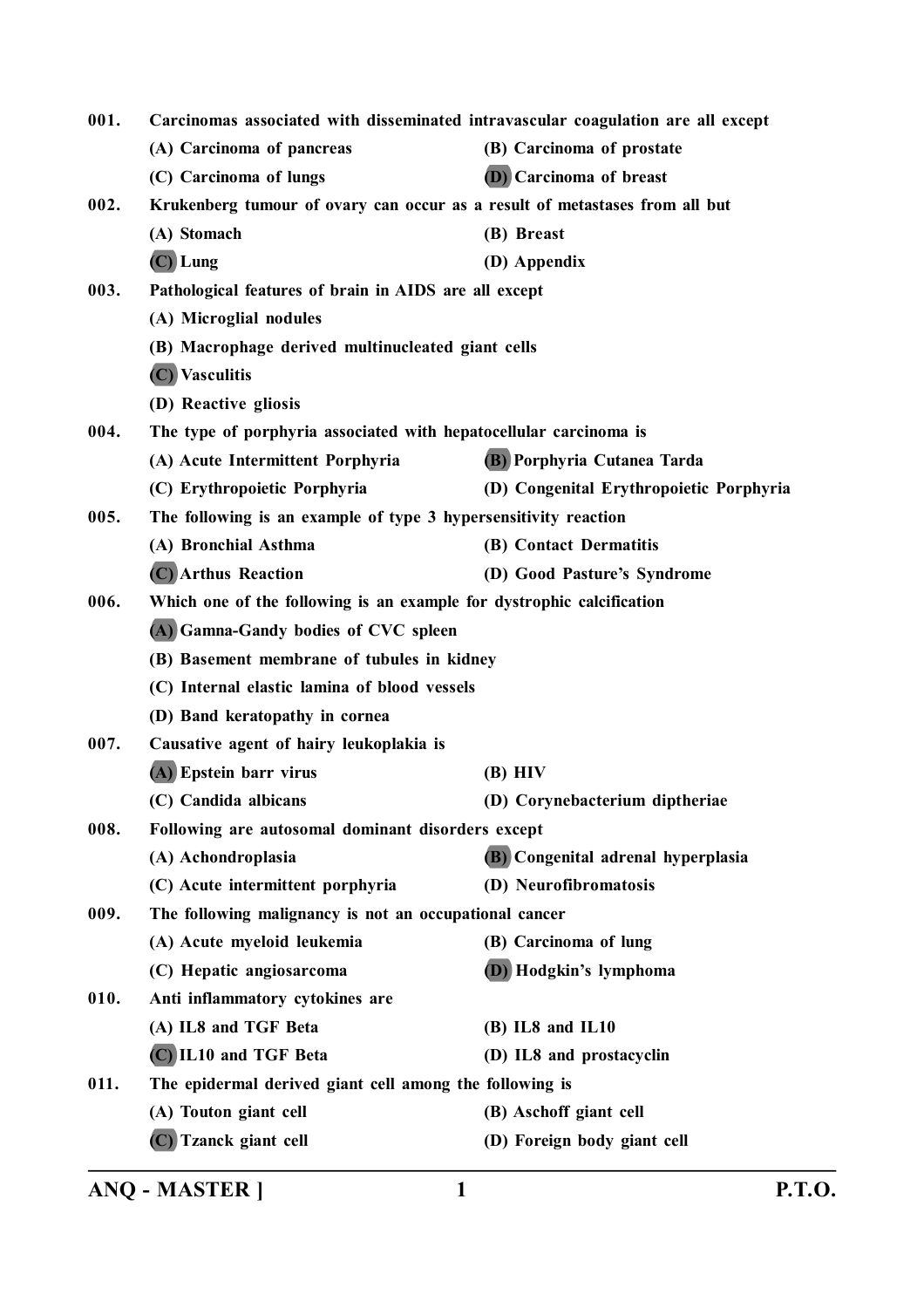| 012. | The decalcifying agent suitable for Jamshidi needle biopsy is                       |                                                                                        |
|------|-------------------------------------------------------------------------------------|----------------------------------------------------------------------------------------|
|      | (A) Nitric acid                                                                     | (B) Formic acid                                                                        |
|      | (C) Hydrochloric acid                                                               | (D) Picric acid                                                                        |
| 013. |                                                                                     | Fish mouth or button hole stenosis is the gross appearance of chronic healed lesion of |
|      | (A) Aortic valve                                                                    | (B) Mitral valve                                                                       |
|      | (C) Pulmonary valve                                                                 | (D) Tricuspid valve                                                                    |
| 014. | One of the following is a cause of lymphoid leukemoid reaction                      |                                                                                        |
|      | (A) Staphylococcal pneumonia                                                        | (B) Diptheria                                                                          |
|      | (C) Eclampsia                                                                       | (D) Pertussis                                                                          |
| 015. | Tumors associated with neurofibromatosis are all except                             |                                                                                        |
|      | (A) Ependymoma                                                                      | (B) Meningioma                                                                         |
|      | (C) Medulloblastoma                                                                 | (D) Acoustic neuroma                                                                   |
| 016. | Gross appearance of the following organ looks like 'nutmeg' in venous congestion of |                                                                                        |
|      | $(A)$ Lung                                                                          | (B) Liver                                                                              |
|      | (C) Kidney                                                                          | (D) Spleen                                                                             |
| 017. | Progeria in children is characterised by the following except                       |                                                                                        |
|      | (A) Baldness                                                                        | (B) Cirrhosis of liver                                                                 |
|      | (C) Cataracts                                                                       | (D) Coronary artery disease                                                            |
| 018. | The commonest of all leukemias in India is                                          |                                                                                        |
|      | (A) Acute myeloid leukemia                                                          | (B) Chronic myeloid leukemia                                                           |
|      | (C) Acute lymphoblastic leukemia                                                    | (D) Chronic lymphocytic leukemia                                                       |
| 019. | Substrates commonly used for indirect immunofluorescence are all except             |                                                                                        |
|      | (A) Monkey Esophagus                                                                | <b>(B)</b> Bovine Kidney                                                               |
|      | (C) Murine Bladder                                                                  | (D) Human Salt-Split Skin                                                              |
| 020. | Toker cells are seen in                                                             |                                                                                        |
|      | (A) Spleen                                                                          | (B) Vagina                                                                             |
|      | (C) Nipple                                                                          | (D) Liver                                                                              |
| 021. | IgG4-related diseases are all except                                                |                                                                                        |
|      | (A) Ormond's Disease                                                                | (B) Riedel Thyroiditis                                                                 |
|      | (C) Collagenous Colitis                                                             | (D) Sclerosing Sialadenitis                                                            |
| 022. | The average number of melanocytes to basal cells in the basal layer of the skin is  |                                                                                        |
|      | $(A)$ 1 of 3 cells                                                                  | $(B)$ 1 of 5 cells                                                                     |
|      | $(C)$ 1 of 10 cells                                                                 | (D) $1$ of $20$ cells                                                                  |
| 023. | Ability of an objective lens to resolve detail is indicated by its                  |                                                                                        |
|      | (A) Magnifying power                                                                | (B) Illumination                                                                       |
|      | (C) Numerical aperture                                                              | (D) Interference                                                                       |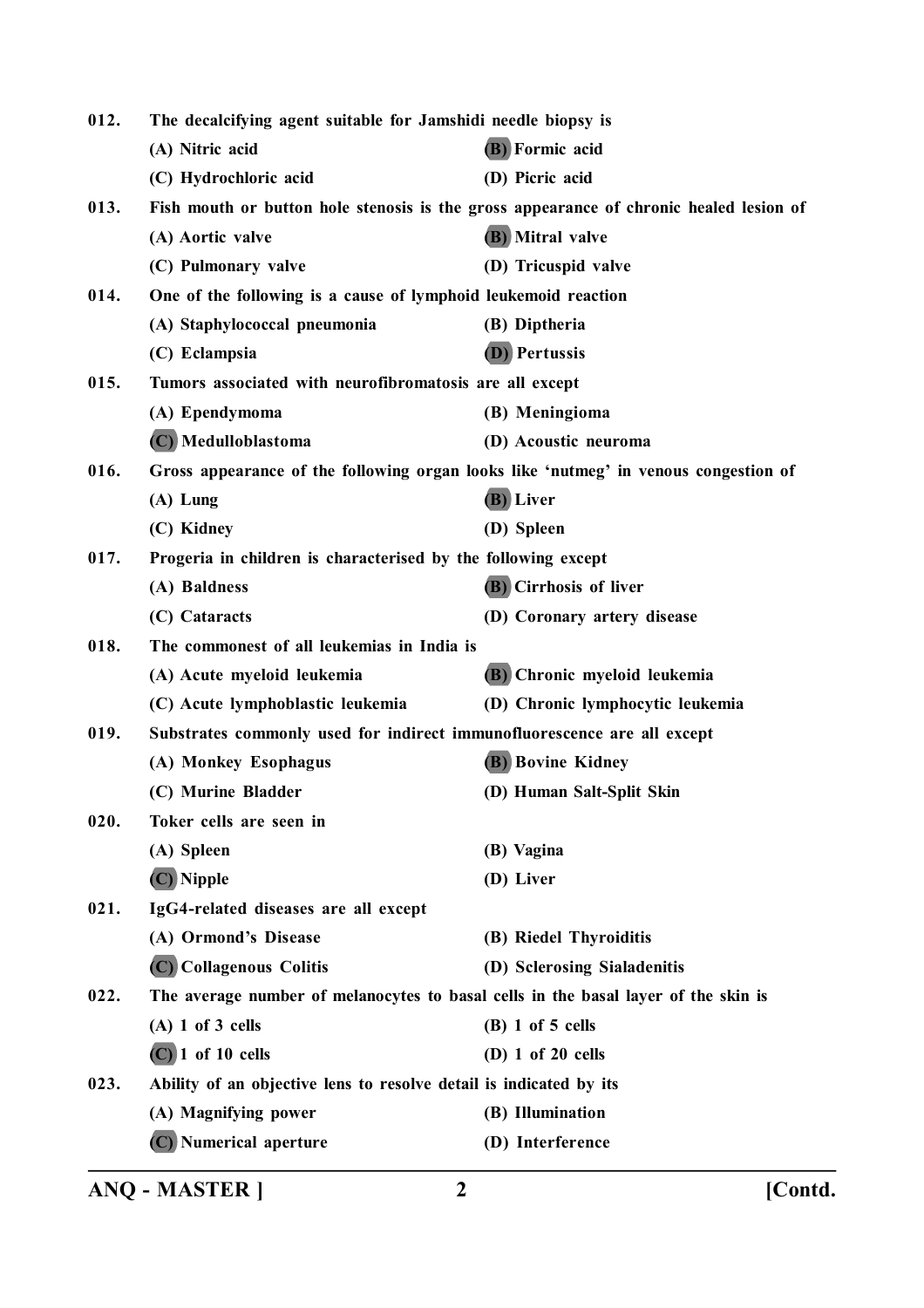| 024. | Level II lymph nodes are                                                 |                                                                                             |
|------|--------------------------------------------------------------------------|---------------------------------------------------------------------------------------------|
|      | (A) Posterior triangle nodes                                             | (B) Lower jugular nodes                                                                     |
|      | (C) Middle jugular nodes                                                 | (D) Upper jugular nodes                                                                     |
| 025. | Name the agent used in double fixation to retain the lipids              |                                                                                             |
|      | (A) Glutaraldehyde                                                       | (B) Osmium tetroxide                                                                        |
|      | (C) Epoxy resin                                                          | (D) Mercuric chloride                                                                       |
| 026. |                                                                          | Ground glass appearance of hepatocytes are seen in the following conditions except          |
|      | (A) Lafora disease                                                       | (B) Following liver transplantation                                                         |
|      | (C) Wilson disease                                                       | (D) Andersen disease                                                                        |
| 027. | All are acute phase reactants except                                     |                                                                                             |
|      | (A) Ferritin                                                             | (B) Alpha2 macroglobulin                                                                    |
|      | (C) Catenin                                                              | (D) Fibrinogen                                                                              |
| 028. |                                                                          | The pathological changes in kidneys due to yellow fever include all of the following except |
|      | (A) Haemorrhages                                                         |                                                                                             |
|      | (B) Accumulation of fat in tubular epithelium                            |                                                                                             |
|      | (C) Coagulative necrosis of proximal tubules                             |                                                                                             |
|      | (D) Enlarged and hypercellular glomeruli                                 |                                                                                             |
| 029. | Long term sequelae of ARDS include all except                            |                                                                                             |
|      | (A) Bronchopulmonary dysplasia in neonates                               |                                                                                             |
|      | (B) Desquamative interstitial pneumonia                                  |                                                                                             |
|      | (C) Interstitial fibrosis                                                |                                                                                             |
|      | (D) Interstitial emphysema                                               |                                                                                             |
| 030. | The most important cause of cell injury among the following is           |                                                                                             |
|      | (A) Microbial agents                                                     | (B) Physical agents                                                                         |
|      | (C) Hypoxia-ischemia                                                     | (D) Immunologic agents                                                                      |
| 031. | Urothelial carcinoma of bladder is associated with all except            |                                                                                             |
|      | (A) Schistosoma haematobium                                              | (B) Benzidine                                                                               |
|      | $(C)$ Thorium                                                            | (D) Arylamines                                                                              |
| 032. | called,                                                                  | When the mean values of more than two different groups are to be compared, the process is   |
|      | (A) Linear regression                                                    | (B) Analytical sensitivity                                                                  |
|      | (C) Analysis of variance                                                 | (D) Dispersion                                                                              |
| 033. | Nephalometry is used to measure                                          |                                                                                             |
|      | (A) The specific gravity of urine                                        |                                                                                             |
|      | (B) The intensity of radiation                                           |                                                                                             |
|      | (C) The concentration of large molecules like antigen antibody complexes |                                                                                             |
|      | (D) The changes in the colligative properties of a solution              |                                                                                             |

**ANQ - MASTER ] 3 P.T.O.**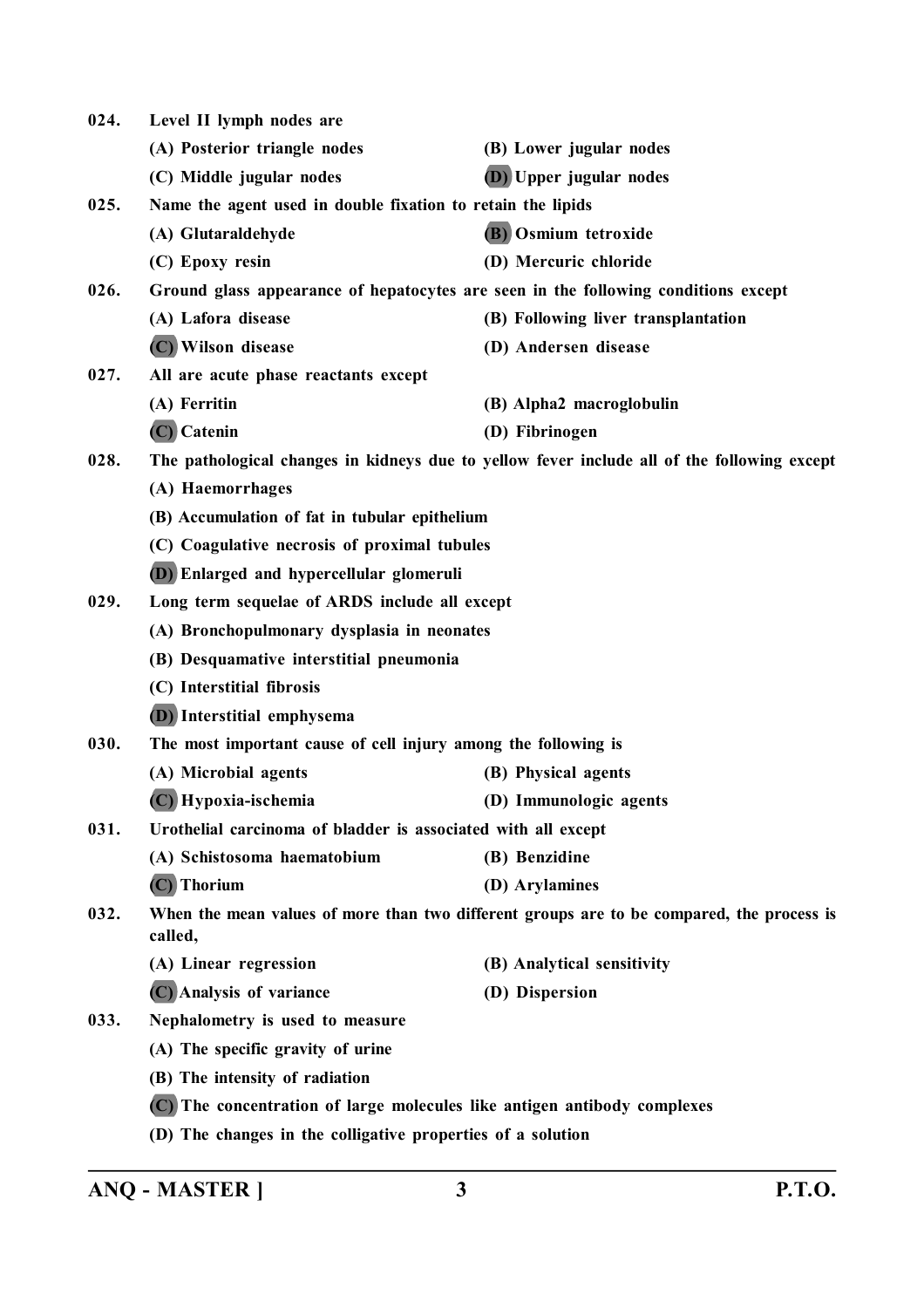**034. Obstructive type of vaso occlusive pulmonary hypertension can occur due to (A) Schistosomiasis (B) Cysticercosis (C) Aspergillosis (D) Candidiasis 035. Which deficiency causes spinocerebellar degeneration ? (A) Niacin (B) Vitamin E (C) Vitamin K (D) Folic Acid 036. Myoepithelial markers are all except (A) Calponin (B) Smooth muscle myosin heavy chain (C) p63 (D) Mammaglobin 037. The following are examples of granulomatous inflammation except (A) Tuberculosis (B) Diphtheria (C) Leprosy (D) Syphilis 038. The most sensitive cellular indicators of autolytic change are (A) Nucleus and Mitochondria (B) Nucleus and Golgi apparatus (C) Endoplasmic reticulum and Golgi apparatus (D) Mitochondria and Endoplasmic reticulum 039. The stopper colour of the vacutainer to which sodium fluoride is added (A) Light blue (B) Royal blue (C) Grey (D) Yellow 040. The role of CD59 in inflammation is (A) Blocks the activation of C1 in classical pathway (B) Prevents formation of membrane attack complex (C) Prevents the formation of C3 convertase (D) Prevents the formation of C5 convertase 041. Kamino bodies are found in (A) Hemangiopericytoma (B) Granular cell tumor (C) Alzheimer's disease (D) Spitz nevi 042. The following serologic marker is not much useful in distinguishing various categories of rapidly progressive glomerulonephritis (A) Serum C3 level (B) Anti GBM antibody (C) ANCA (D) IgG 043. The following mendelian disorder is not due to enzyme defect and its consequences (A) Phenylketonuria (B) Tay sach's disease (C) Severe combined immunodeficiency (D) Cystic fibrosis 044. Interphase scoring criteria for FISH recommends analysis of atleast (A) 10 interphase cells (B) 50 interphase cells (C) 100 interphase cells (D) 200 interphase cells**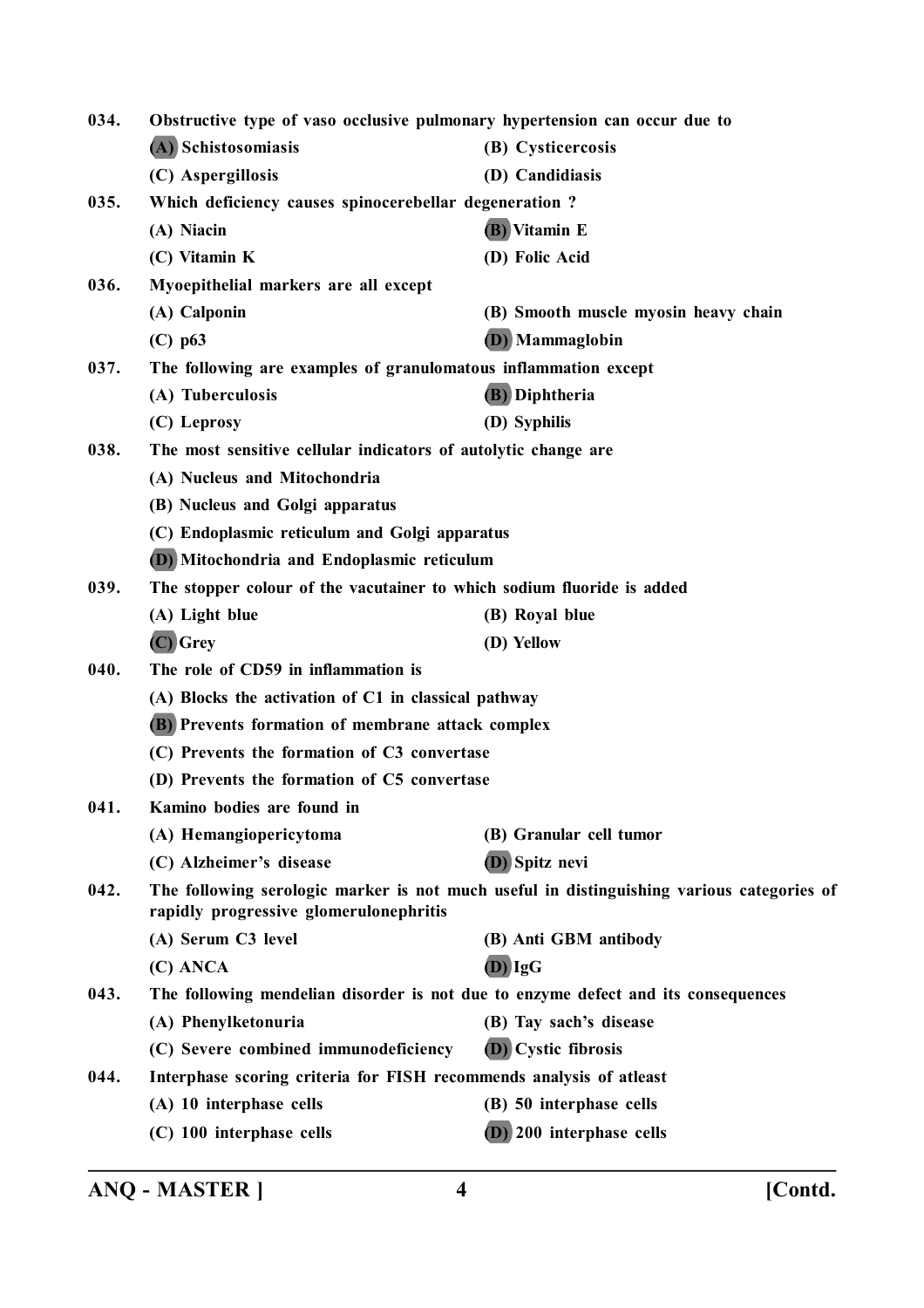| 045. | Flask shaped ulcers in colon are due to                                       |                                                                                            |
|------|-------------------------------------------------------------------------------|--------------------------------------------------------------------------------------------|
|      | (A) Tuberculosis                                                              | (B) Amoebic colitis                                                                        |
|      | (C) Ulcerative colitis                                                        | (D) Typhoid                                                                                |
| 046. |                                                                               | Point mutation of the proteins involved in signal transduction-GNAS is associated with     |
|      | (A) Colonic carcinoma                                                         | (B) Pituitary adenoma                                                                      |
|      | (C) Carcinoma of bladder                                                      | (D) Neuroblastoma                                                                          |
| 047. | Which of the following is associated with adult polycystic kidney disease?    |                                                                                            |
|      | (A) Luetic aneurysm                                                           | (B) Fusiform aneurysm of aorta                                                             |
|      | (C) Berry aneurysm in circle of willis                                        | (D) Saccular aneurysm of aorta                                                             |
| 048. | Ability to produce plane polarised light by differential absorption is called |                                                                                            |
|      | (A) Polarization                                                              | (B) Interference                                                                           |
|      | (C) Isotropism                                                                | (D) Dichroism                                                                              |
| 049. | Hypercalcemia as a paraneoplastic syndrome is not associated with             |                                                                                            |
|      | (A) Squamous cell carcinoma of lung                                           | (B) Hepatocellular carcinoma                                                               |
|      | (C) Renal cell carcinoma                                                      | (D) Breast carcinoma                                                                       |
| 050. | The most frequently mutated gene in human cancers is                          |                                                                                            |
|      | $(A)$ TP53                                                                    | $(B)$ APC                                                                                  |
|      | (C) CKDN2A                                                                    | (D) PTEN                                                                                   |
| 051. | Cam $5.2$ is                                                                  |                                                                                            |
|      | (A) High molecular weight cytokeratin                                         |                                                                                            |
|      | (B) Low molecular weight cytokeratin                                          |                                                                                            |
|      | (C) Intermediate molecular weight cytokeratin                                 |                                                                                            |
|      | (D) Neuroendocrine marker                                                     |                                                                                            |
| 052. | Bart's hydrop fetalis in alpha thalassemia is lethal because                  |                                                                                            |
|      | (A) Hb Bart's cannot bind oxygen                                              |                                                                                            |
|      | (B) The excess alpha globin forms insoluble precipitates                      |                                                                                            |
|      | (C) Hb Bart's releases only minimal amount of oxygen to foetal tissues        |                                                                                            |
|      | (D) Microcytic red cells become trapped in the placenta                       |                                                                                            |
| 053. | malignancy except                                                             | The following are chronic inflammatory lesions which are associated with increased risk of |
|      | (A) Chronic cholecystitis                                                     | (B) Lichen sclerosis                                                                       |
|      | (C) Inflammatory bowel disease                                                | <b>(D)</b> Chronic bronchitis                                                              |
| 054. | Overexpression of proto oncogene TGF A is associated with                     |                                                                                            |
|      | (A) Thyroid cancer                                                            | (B) Hepatocellular carcinoma                                                               |
|      | (C) Astrocytoma                                                               | (D) Osteosarcoma                                                                           |
| 055. | Biallelic loss of expression of CDH1 gene coding for E-cadherin               |                                                                                            |
|      | (A) Medullary carcinoma of breast                                             | (B) Lobular carcinoma of breast                                                            |
|      | (C) Mucinous carcinoma of breast                                              | (D) Tubular carcinoma of breast                                                            |
|      |                                                                               |                                                                                            |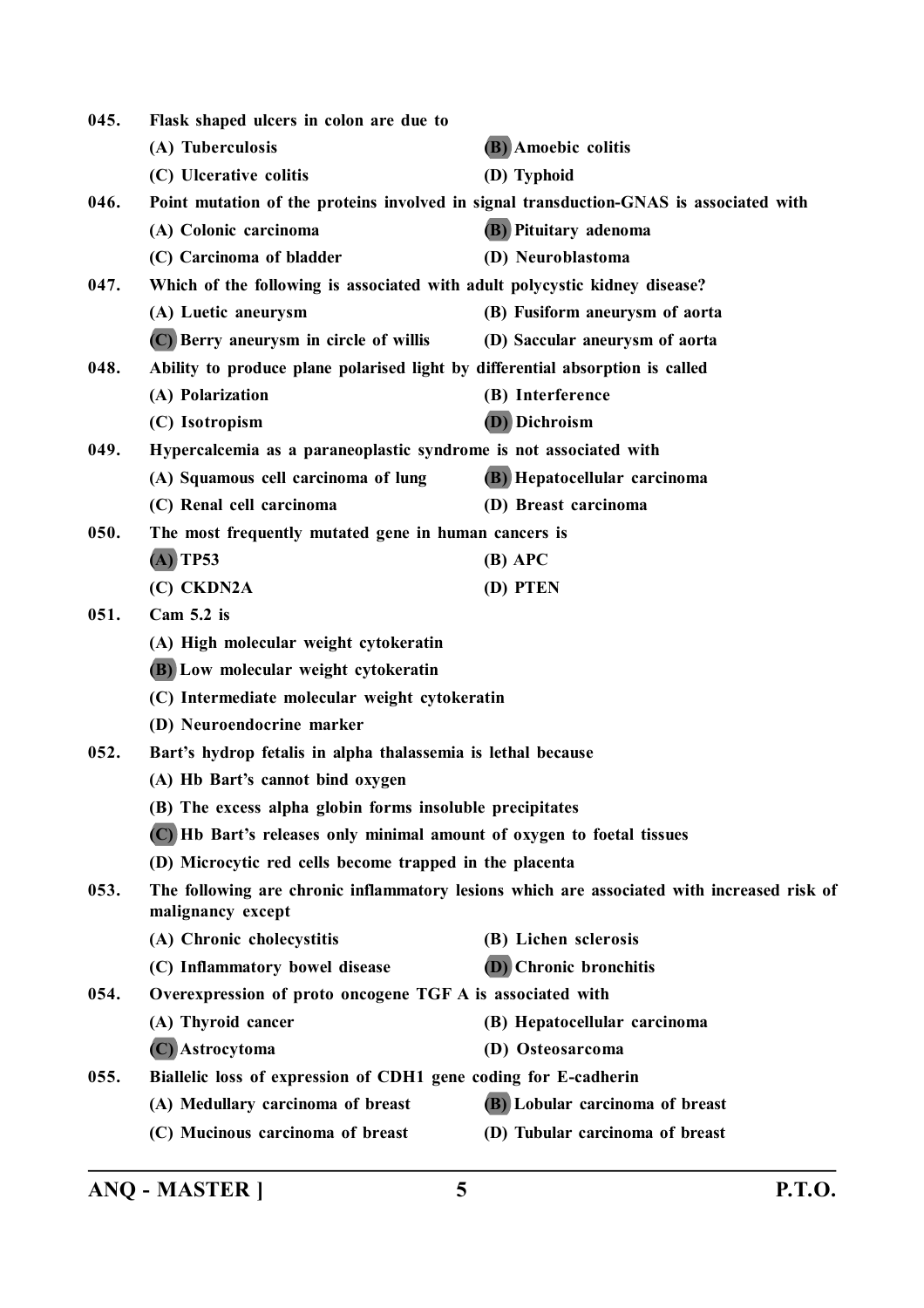| 056. | Beta-2-microglobulin is associated with                                    |                                                                                  |
|------|----------------------------------------------------------------------------|----------------------------------------------------------------------------------|
|      | (A) Primary amyloidosis                                                    | (B) Medullary carcinoma associated amyloidosis                                   |
|      | (C) Secondary amyloidosis                                                  | (D) Dialysis associated amyloidosis                                              |
| 057. | Black thyroid occurs in patients on treatment with                         |                                                                                  |
|      | (A) Amiodarone                                                             | (B) Ciprofloxacin                                                                |
|      | (C) Minocycline                                                            | (D) Vancomycin                                                                   |
| 058. | The guardian angel against obesity is                                      |                                                                                  |
|      | (A) Adiponectin                                                            | (B) Ghrelin                                                                      |
|      | (C) Leptin                                                                 | (D) Incretin                                                                     |
| 059. | The following are true about marked intravascular hemolysis except         |                                                                                  |
|      | (A) Presence Of Haemoglobin In Urine                                       | (B) Urine Conjugated Bilirubin Is Absent                                         |
|      | (C) Urine Urobilinogen Is Decreased                                        | (D) Plasma Haptoglobin Is Absent                                                 |
| 060. | Menke's syndrome is due to deficiency of                                   |                                                                                  |
|      | (A) Selenium                                                               | (B) Copper                                                                       |
|      | (C) Molybdenum                                                             | (D) Zinc                                                                         |
| 061. | Which of the following is not a muscular dystrophy                         |                                                                                  |
|      | (A) Duchenne                                                               | (B) Becker                                                                       |
|      | (C) Emery - Dreifuss                                                       | <b>(D)</b> Lambert Eaton                                                         |
| 062. | Zinc deficiency is not associated with                                     |                                                                                  |
|      | (A) Cardiomyopathy                                                         | (B) Growth retardation                                                           |
|      | (C) Infertility                                                            | (D) Alopecia                                                                     |
| 063. | Following is an example for extracellular hyaline change                   |                                                                                  |
|      | (A) Zenker's degeneration                                                  | (B) Mallory's hyaline                                                            |
|      | (C) Russel bodies                                                          | (D) Hyalinised glomeruli                                                         |
| 064. | Codocyte is found in all except                                            |                                                                                  |
|      | (A) Hemoglobinopathies                                                     | (B) Thalassemia                                                                  |
|      | (C) Liver disease                                                          | (D) G-6PD deficiency                                                             |
| 065. | Moth eaten appearance of squamous cells in pap smear is seen in            |                                                                                  |
|      | (A) Gardenerella vaginalis                                                 | (B) Trichomonas                                                                  |
|      | (C) Candida                                                                | (D) Chlamydia                                                                    |
| 066. |                                                                            | Transport medium for skin specimens to be subjected to immunoflorescence studies |
|      | (A) Robert's medium                                                        | (B) Michel's medium                                                              |
|      | (C) Mcneal's medium                                                        | (D) Rosen's medium                                                               |
| 067. | One of the following tumours is not associated with secondary polycythemia |                                                                                  |
|      | (A) Uterine leiomyoma                                                      | (B) Cerebellar hemangiopericytoma                                                |
|      | (C) Hepatocellular carcinoma                                               | <b>(D)</b> Liposarcoma                                                           |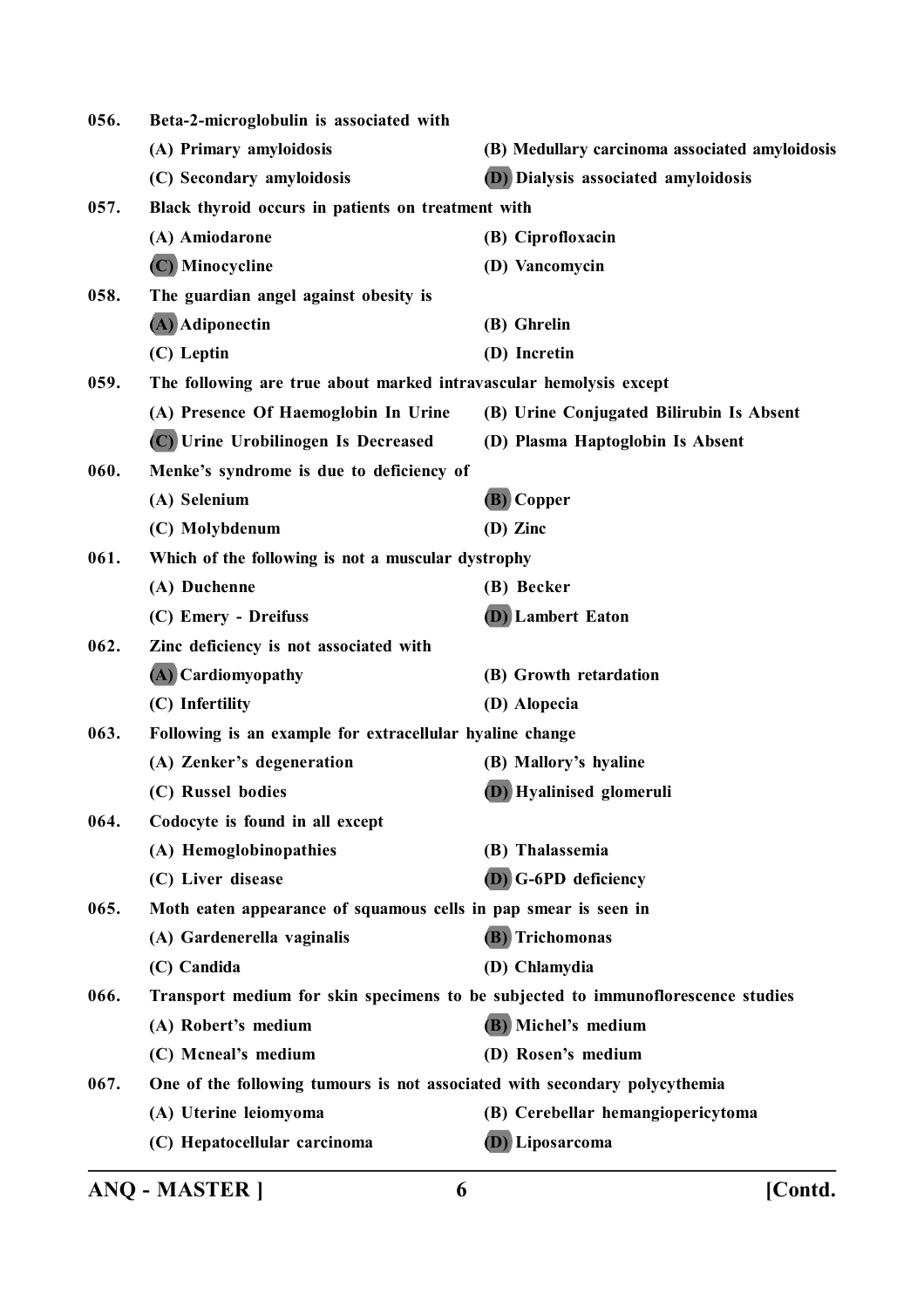| 068. | All of the following are true about essential thrombocythemia except              |                                                                                             |
|------|-----------------------------------------------------------------------------------|---------------------------------------------------------------------------------------------|
|      | (A) Increased platelet count                                                      | (B) Increased NAP score                                                                     |
|      | $(C)$ Leucopenia                                                                  | (D) Normal haemoglobin                                                                      |
| 069. | Secondary myelofibrosis is not seen in one of the following disease               |                                                                                             |
|      | (A) Metastatic carcinoma of the bone marrow                                       |                                                                                             |
|      | (B) Hairy cell leukemia                                                           |                                                                                             |
|      | (C) SLE involving bone marrrow                                                    |                                                                                             |
|      | (D) Tuberculous granuloma of bone marrow                                          |                                                                                             |
| 070. | Not true regarding waldenstorm macroglobulinemia is                               |                                                                                             |
|      | (A) Hypercalcemia                                                                 | (B) Lymphadenopathy is usually present                                                      |
|      | (C) IgM immunoglobulin increased                                                  | (D) Blood viscosity increased                                                               |
| 071. | Sezary syndrome is included in the category of                                    |                                                                                             |
|      | (A) T cell leukemia                                                               | (B) Fungal infection of skin                                                                |
|      | (C) Pigment disorder of skin                                                      | (D) B-cell leukemia                                                                         |
| 072. | EDTA is not suitable for the following test                                       |                                                                                             |
|      | (A) Platelet count                                                                |                                                                                             |
|      | (B) Coagulation studies                                                           |                                                                                             |
|      | (C) HbF estimation and Hb electrophoresis                                         |                                                                                             |
|      | (D) Total leukocyte count and differential count                                  |                                                                                             |
| 073. | One of the following is not a composition of Drabkin's solution                   |                                                                                             |
|      | (A) Potassium cyanide                                                             | (B) Potassium oxalate                                                                       |
|      | (C) Potassium ferricyanide                                                        | (D) Potassium dihydrogen phosphate                                                          |
| 074. | RBCs stained using new methylene blue can demonstrate all of the following except |                                                                                             |
|      | (A) Reticulocyte                                                                  | (B) HbH inclusions                                                                          |
|      | (C) Heinz bodies                                                                  | (D) Howel Jolly bodies                                                                      |
| 075. |                                                                                   | The following stain is useful for differentiating monoblast from myeloblast and lymphoblast |
|      | (A) Myeloperoxidase stain                                                         | (B) Periodic Acid Schiff stain                                                              |
|      | (C) Non specific esterase stain                                                   | (D) Sudan black B stain                                                                     |
| 076. | High score of Neutrophil Alkaline Phosphatase is not seen in                      |                                                                                             |
|      | (A) Leukemoid reaction                                                            | (B) PNH                                                                                     |
|      | (C) Polycythemia rubra vera                                                       | (D) Myelofibrosis                                                                           |
| 077. | Callus is composed of                                                             |                                                                                             |
|      | (A) Woven bone and cartilage                                                      | (B) Lamellar bone and cartilage                                                             |
|      | (C) Granulation tissue and cartilage                                              | (D) Woven bone and granulation tissue                                                       |
| 078. | Spina bifida is an example for                                                    |                                                                                             |
|      | (A) Developmental dysplasia                                                       | (B) Dystraphic anomaly                                                                      |
|      | (C) Hypoplasia                                                                    | (D) Atresia                                                                                 |
|      |                                                                                   |                                                                                             |

**ANQ - MASTER ] 7 P.T.O.**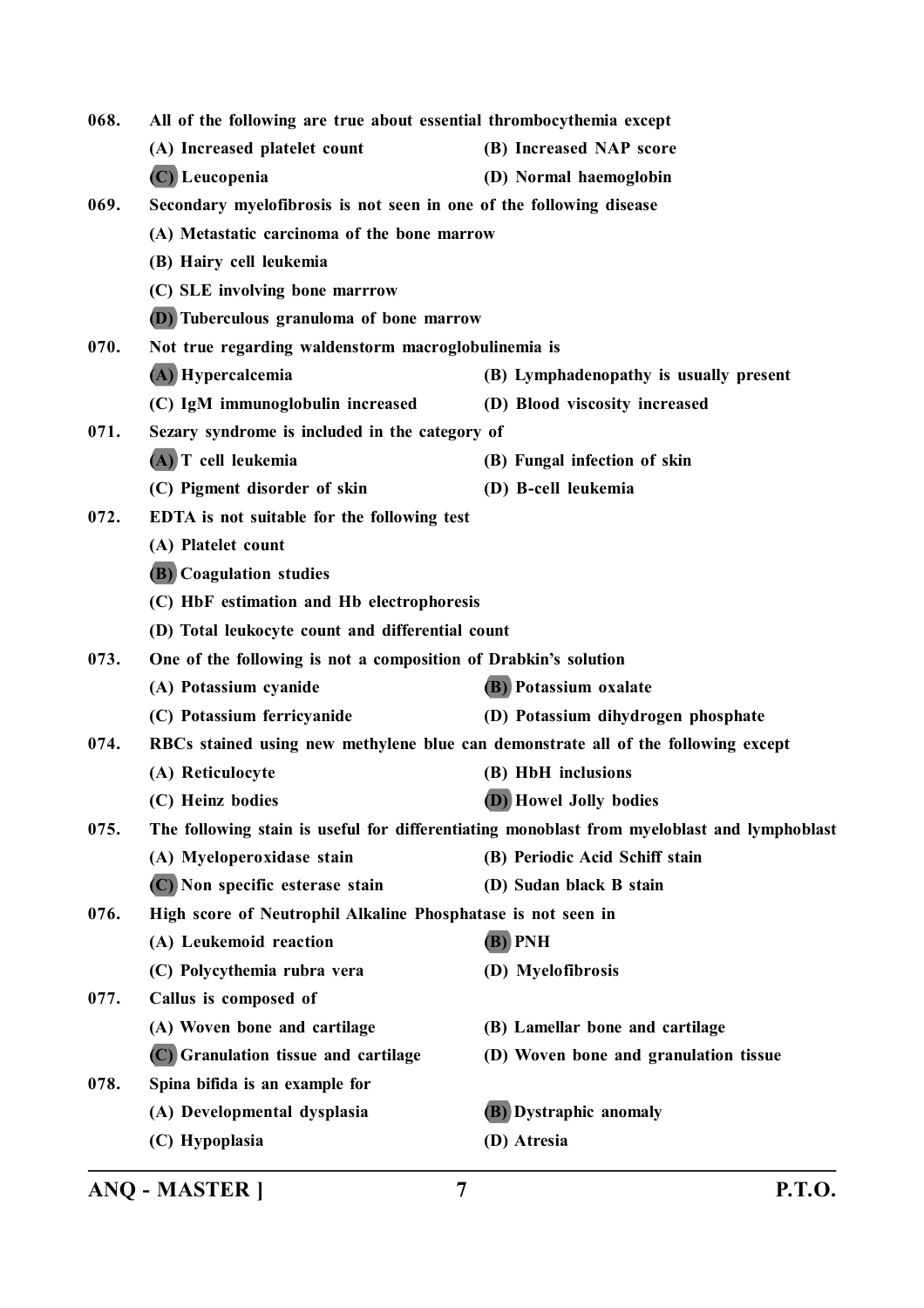| 079. | All are true about lacunar type Reed Stenberg cells except                         |                                                                                             |
|------|------------------------------------------------------------------------------------|---------------------------------------------------------------------------------------------|
|      | (A) Seen in nodular sclerosis type of hodgkins disease                             |                                                                                             |
|      | (B) Appear lacunar due to shrinkage of cytoplasm in formalin fixed tissue          |                                                                                             |
|      | (C) The pericellular halo is clearly seen if the tissue is fixed in Zenker's fluid |                                                                                             |
|      | (D) Positive immunostaining with CD15 and CD30                                     |                                                                                             |
| 080. |                                                                                    | The preferred anticoagulant for red cell enzyme studies like G-6-P D and PK deficiency is   |
|      | (A) EDTA                                                                           | (B) Sodium citrate                                                                          |
|      | (C) Heparin                                                                        | (D) Sodium Fluoride                                                                         |
| 081. | Leishmann Donovan bodies in bone marrow evoke                                      |                                                                                             |
|      | (A) Lymphocytic response                                                           | (B) Neutrophilic response                                                                   |
|      | (C) Plasma cell response                                                           | (D) Eosinophilic response                                                                   |
| 082. | engrafting is confirmed by absolute neutrophil count of                            | During infusion of marrow into recipient during bone marrow transplantation the start of    |
|      | (A) More than 500 per cu.mm on 3 successive days                                   |                                                                                             |
|      | (B) More than 400 per cu.mm on 3 successive days                                   |                                                                                             |
|      | (C) More than 500 per cu.mm on 2 successive days                                   |                                                                                             |
|      | (D) More than 400 per cu.mm on 2 successive days                                   |                                                                                             |
| 083. | Fibrinoid necrosis may be all of the following except                              |                                                                                             |
|      | (A) Arthus reaction                                                                | (B) Polyarteritis nodosa                                                                    |
|      | (C) Arterioles in hypertension                                                     | (D) Diabetic glomerulosclerosis                                                             |
| 084. | cellularity                                                                        | One of the following do not present with pancytopenia with nomal or increased bone marrow   |
|      | (A) Myelodysplastic syndrome                                                       | (B) Hypersplenism                                                                           |
|      | (C) Fanconi's anaemia                                                              | (D) Megaloblastic Anaemia                                                                   |
| 085. | Blackfan Diamond syndrome is the other name for                                    |                                                                                             |
|      | (A) Transient self limited pure red cell aplasia                                   |                                                                                             |
|      | (B) Acquired pure red cell aplasia                                                 |                                                                                             |
|      | (C) Chronic B 19 parvo virus infection                                             |                                                                                             |
|      | (D) Congenital pure red cell aplasia                                               |                                                                                             |
| 086. | following except                                                                   | The laboratory investigations of disseminated intravascular coagulation includes all of the |
|      | (A) Low platelet count                                                             |                                                                                             |
|      | (B) Increased plasma fibrinogen levels                                             |                                                                                             |
|      | (C) Prolonged prothrombin time and thrombin time                                   |                                                                                             |
|      | (D) Increased fibrin degradation products                                          |                                                                                             |
| 087. | Endogenous pyrogens are                                                            |                                                                                             |
|      | $(A)$ IL – 1 and TNF                                                               | $(B)$ IL $-6$ and LPS                                                                       |
|      | $(C)$ IL – 6 and TNF                                                               | (D) $IL - 1$ and $LPS$                                                                      |
|      |                                                                                    |                                                                                             |

**ANQ - MASTER ] 8 [Contd.**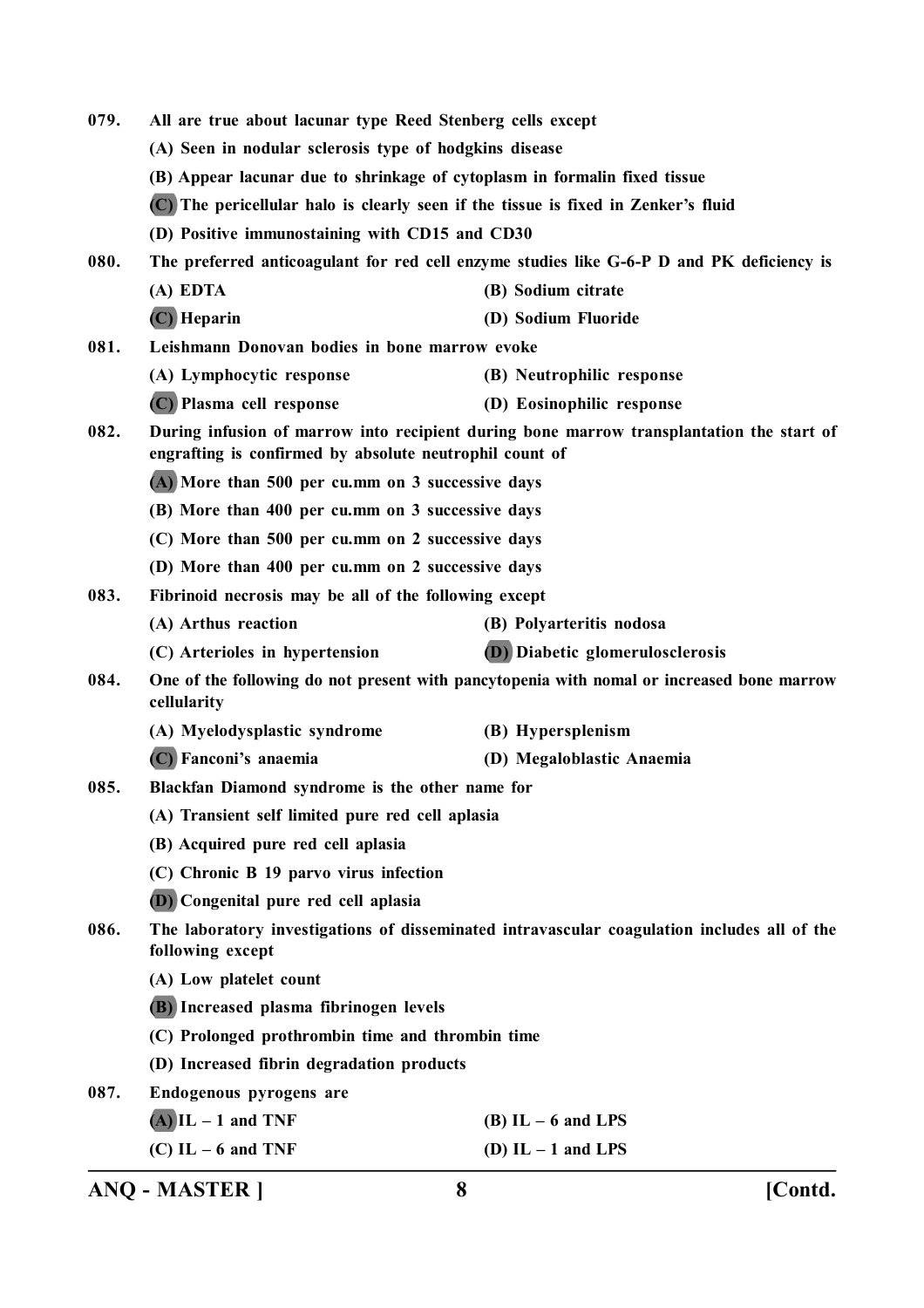| 088. | Good prognosis in the cases of acute lymphoblastic leukemia is seen in                                                                           |                                                                                         |
|------|--------------------------------------------------------------------------------------------------------------------------------------------------|-----------------------------------------------------------------------------------------|
|      | (A) Males                                                                                                                                        |                                                                                         |
|      | (B) Presence of lymphadenopathy and spleenomegaly                                                                                                |                                                                                         |
|      | $(C)$ 2 – 8 years                                                                                                                                |                                                                                         |
|      | (D) Presence of mediastinal mass                                                                                                                 |                                                                                         |
| 089. | Dense accumulation of distended, foamy macrophages with partially digested bacteria in the<br>small intestinal lamina propria is the hallmark of |                                                                                         |
|      | (A) Escherichia coli infection                                                                                                                   | (B) Clostridium difficile infection                                                     |
|      | (C) Whipple's disease                                                                                                                            | (D) Salmonella infection                                                                |
| 090. | Celiac disease is strongly associated with                                                                                                       |                                                                                         |
|      | (A) HLA DR4                                                                                                                                      | (B) HLA DQ2                                                                             |
|      | (C) HLA B27                                                                                                                                      | (D) HLA DQ3                                                                             |
| 091. | Mallory Denk bodies are seen in all conditions except                                                                                            |                                                                                         |
|      | (A) Wilson's disease                                                                                                                             | (B) Alcoholic liver disease                                                             |
|      | (C) Primary biliary cirrhosis                                                                                                                    | <b>(D)</b> Hepatitis E infection                                                        |
| 092. | diseases except                                                                                                                                  | The enzyme marker of cell death aspartate aminotransferase is elevated in the following |
|      | (A) Viral hepatitis                                                                                                                              | (B) Acute myocardial infarction                                                         |
|      | (C) Alcoholic liver disease                                                                                                                      | <b>(D)</b> Acute pancreatitis                                                           |
| 093. | Killing of cells by ionising radiation is mainly by                                                                                              |                                                                                         |
|      | (A) Direct formation of hydroxyl radicals                                                                                                        | (B) Formation of peroxynitrile                                                          |
|      | (C) Formation of Superoxide                                                                                                                      | (D) Formation of hydrogen peroxide                                                      |
| 094. | The following are haemoprotein derived pigments except                                                                                           |                                                                                         |
|      | (A) Haemosiderin                                                                                                                                 | (B) Bilirubin                                                                           |
|      | (C) Porphyrin                                                                                                                                    | (D) Lipofuscin                                                                          |
| 095. | Which among the following is not a immunodeficiency disease with B-cell defect                                                                   |                                                                                         |
|      | (A) Digeorge's syndrome                                                                                                                          |                                                                                         |
|      | (B) Bruton's agammaglobulinemia                                                                                                                  |                                                                                         |
|      | (C) Autosomal recessive agammaglobulinemmia                                                                                                      |                                                                                         |
|      | (D) Immunodeficiency with thymoma                                                                                                                |                                                                                         |
| 096. | LE cell test is positive in which of the following disease                                                                                       |                                                                                         |
|      | (A) Rheumatoid arthritis                                                                                                                         | (B) Ankylosing spondylitis                                                              |
|      | (C) Chronic active hepatitis                                                                                                                     | (D) Coeliac disease                                                                     |
| 097. | The following substance has a doughnut shape when viewed by electron microscopy                                                                  |                                                                                         |
|      | (A) Apolipoprotein E                                                                                                                             | (B) Amyloid                                                                             |
|      | (C) Sulfated glycosaminoglycans                                                                                                                  | (D) Protein X                                                                           |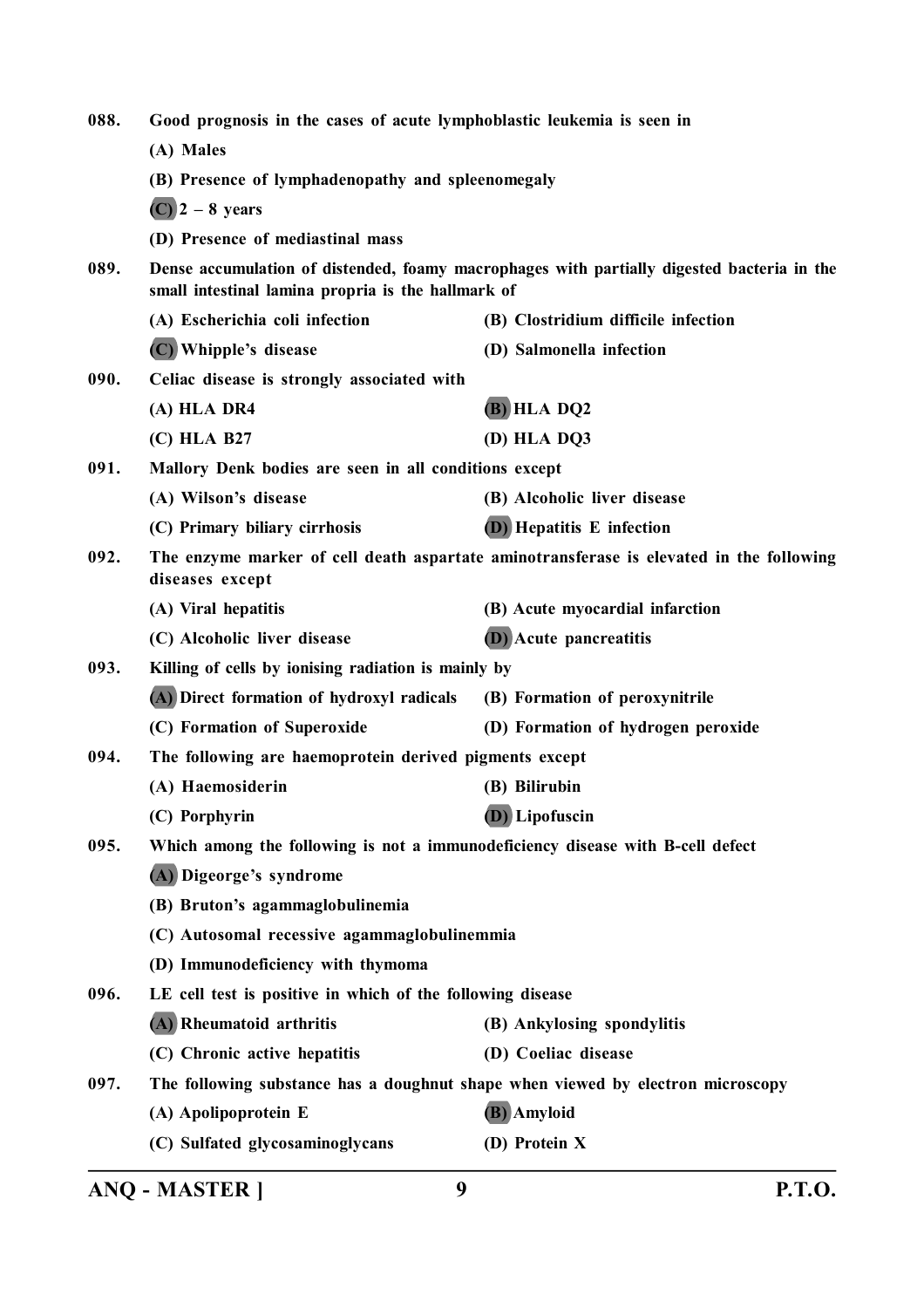| 098. | Fine needle Aspiration to diagnose amyloidosis is preferably done in the following site                    |                                                                                        |
|------|------------------------------------------------------------------------------------------------------------|----------------------------------------------------------------------------------------|
|      | (A) Gingiva                                                                                                | (B) Skin                                                                               |
|      | (C) Tongue                                                                                                 | (D) Abdominal subcutaneous fat                                                         |
| 099. | except                                                                                                     | The following are the characteristic features of exudate when compared with transudate |
|      | (A) Protein content high                                                                                   | (B) Low glucose content                                                                |
|      | (C) High specific gravity                                                                                  | (D) Low LDH                                                                            |
| 100. | Respiratory alkalosis is seen in the following condition                                                   |                                                                                        |
|      | (A) Meningitis and encephalitis                                                                            | (B) Emphysema                                                                          |
|      | (C) Severed prolonged vomiting                                                                             | (D) Starvation                                                                         |
| 101. | One of the following deficiency is not a cause for thrombophilia                                           |                                                                                        |
|      | (A) Antithrombin III                                                                                       | (B) Protein C                                                                          |
|      | (C) Thromboplastin                                                                                         | (D) Proteein S                                                                         |
| 102. | Stem cell niches of skin are not located in the following site                                             |                                                                                        |
|      | (A) Bulge area of hair follicle                                                                            | (B) Sebaceous glands                                                                   |
|      | (C) Lower layer of epidermis                                                                               | <b>(D)</b> Sweat glands                                                                |
| 103. | One of the following is not a feature of juvenile CML                                                      |                                                                                        |
|      | (A) Children below 4 years are affected                                                                    |                                                                                        |
|      | (B) Ph Chromosome / BCR-ABL negative                                                                       |                                                                                        |
|      | (C) Anaemia and hepatosplenomegaly are present                                                             |                                                                                        |
|      | (D) HbF level decreased                                                                                    |                                                                                        |
| 104. | Increased incidence of minimal change disease is seen with the following malignancy                        |                                                                                        |
|      | (A) Leukemia                                                                                               | (B) Multiple myeloma                                                                   |
|      | (C) Hodgkin lymphoma                                                                                       | (D) Carcinoma                                                                          |
| 105. | The following conditions appear to contribute to formation of cholesterol stones                           |                                                                                        |
|      | (A) Hypomobility of gall bladder                                                                           |                                                                                        |
|      | (B) Supersaturation of bile with cholesterol                                                               |                                                                                        |
|      | (C) Decreased secretion of mucus in the gall bladder                                                       |                                                                                        |
|      | (D) Accelerated cholesterol crystal nucleation                                                             |                                                                                        |
| 106. | One of the following is not a basic alteration seen in the morphology of pancreas in acute<br>pancreatitis |                                                                                        |
|      | (A) Microvascular leak and edema                                                                           |                                                                                        |
|      | (B) Coagulative necrosis                                                                                   |                                                                                        |
|      | (C) Destruction of pancreatic parenchyma                                                                   |                                                                                        |
|      | (D) Destruction of blood vessels                                                                           |                                                                                        |
| 107. | The most common source of embolism to the brain is                                                         |                                                                                        |
|      | (A) Fat, tumour or air                                                                                     |                                                                                        |
|      | (B) Embolism associated with cardiac surgery                                                               |                                                                                        |
|      | (C) Cardiac mural thrombi due to myocardial infarct and atrial fibrillation                                |                                                                                        |
|      | (D) Thromboemboli arising in carotid arteries                                                              |                                                                                        |

**ANQ - MASTER ] 10 [Contd.**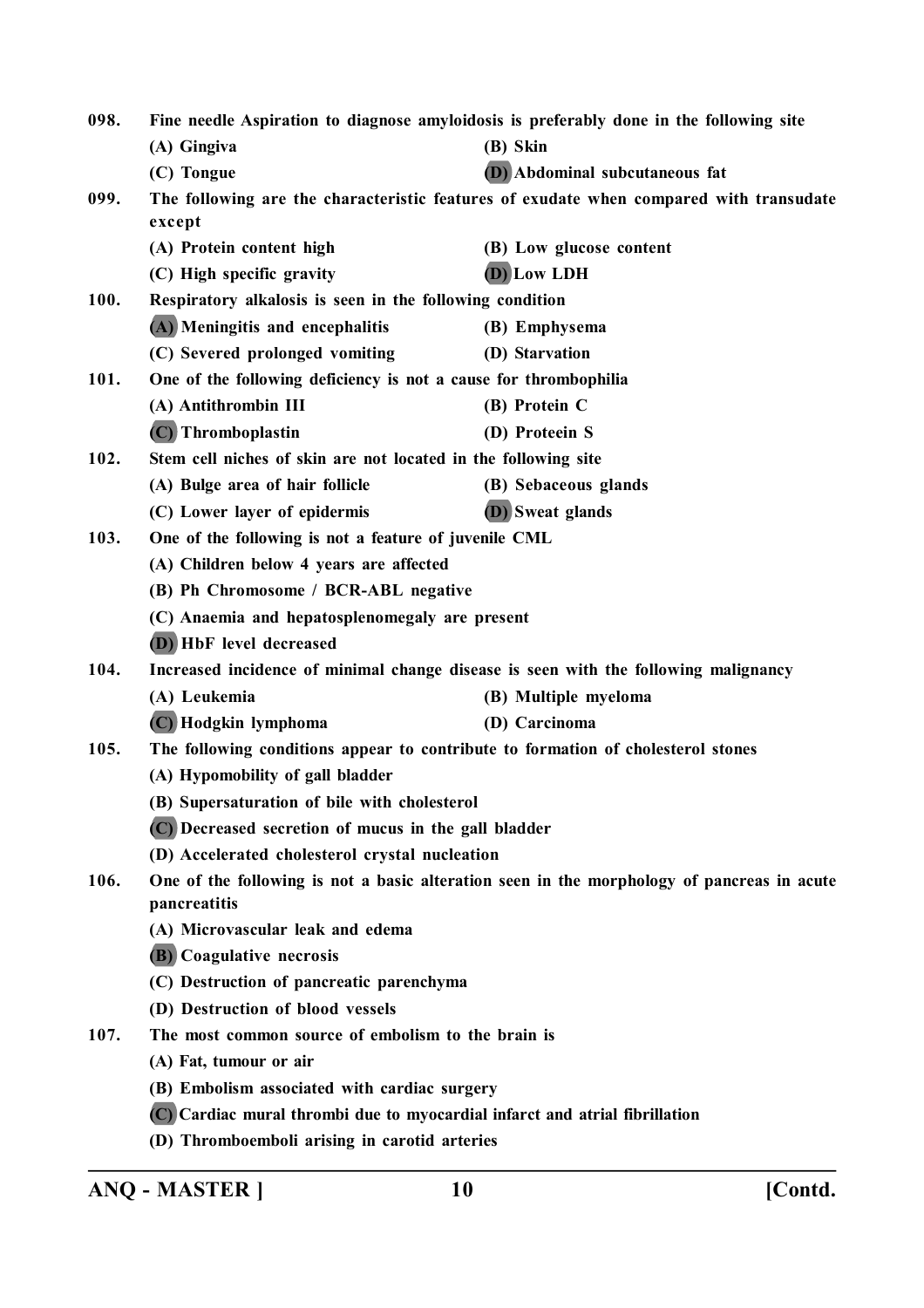| 108. | Aortic arch syndrome is the other name for                           |                                                                                               |
|------|----------------------------------------------------------------------|-----------------------------------------------------------------------------------------------|
|      | (A) Giant cell arteritis                                             | (B) Takayasu's arteritis                                                                      |
|      | (C) Kawasaki's disease                                               | (D) Buerger's disease                                                                         |
| 109. | of carcinoid syndrome is                                             | The secretory production a functioning carcinoid tumor which is significant in the production |
|      | (A) 5-hydroxytryptamine                                              | (B) Histamine                                                                                 |
|      | (C) Kallikrein                                                       | (D) Bradykinin                                                                                |
| 110. | Philadelphia chromosome is an example of                             |                                                                                               |
|      | (A) Balanced translocation                                           | (B) Deletion                                                                                  |
|      | (C) Non-dysjunction                                                  | (D) Duplication                                                                               |
| 111. | The less commonly found autoantibodies in Hashimoto's thyroiditis is |                                                                                               |
|      | (A) Thyroid microsomal autoantibodies                                |                                                                                               |
|      | (B) Thyroid autoantibodies against follicular cell membranes         |                                                                                               |
|      | (C) Thyroglobulin autoantibodies                                     |                                                                                               |
|      | (D) TSH receptor autoantibodies                                      |                                                                                               |
| 112. | The most aggressive of astrocytomas is                               |                                                                                               |
|      | (A) Anaplastic Astrocytoma                                           | (B) Juvenile pilocytic astrocytoma                                                            |
|      | (C) Glioblastoma multiforme                                          | (D) Pleomorphic xanthoastrocytoma                                                             |
| 113. | The carcinoma with positive correlation with endemic goitre          |                                                                                               |
|      | (A) Papillary carcinoma                                              | (B) Follicular carcinoma                                                                      |
|      | (C) Medullary carcinoma                                              | (D) Anaplastic carcinoma                                                                      |
| 114. | The following is not a dialysis related metabolic bone disease       |                                                                                               |
|      | (A) Osteomalacia                                                     | (B) Osteitis fibrosa cystica                                                                  |
|      | (C) Osteoarthritis                                                   | (D) Secondary hyperparathyroidism                                                             |
| 115. | Schiller - Duval body is the characteristic feature of               |                                                                                               |
|      | (A) Choriocarcinoma                                                  | (B) Yolk sac tumour                                                                           |
|      | (C) Dysgerminoma                                                     | (D) Embryonal Carcinoma                                                                       |
| 116. | MEN type 2A involves the following organs except                     |                                                                                               |
|      | (A) Parathyroid                                                      | (B) Adrenal                                                                                   |
|      | (C) Thyroid                                                          | <b>(D)</b> Pituitary                                                                          |
| 117. | Bone tumour which is associated with endocrine abnormalities is      |                                                                                               |
|      | (A) Osteogenic sarcoma                                               | (B) Ewing sarcoma                                                                             |
|      | (C) Osteoclastoma                                                    | (D) Fibrous dysplasia                                                                         |
| 118. | <b>Involucrum</b> means                                              |                                                                                               |
|      | (A) New living bone tissue                                           | (B) Dead bone                                                                                 |
|      | (C) Intraosseous abcess                                              | (D) Destructed articular surface                                                              |
|      |                                                                      |                                                                                               |

**ANQ - MASTER ] 11 P.T.O.**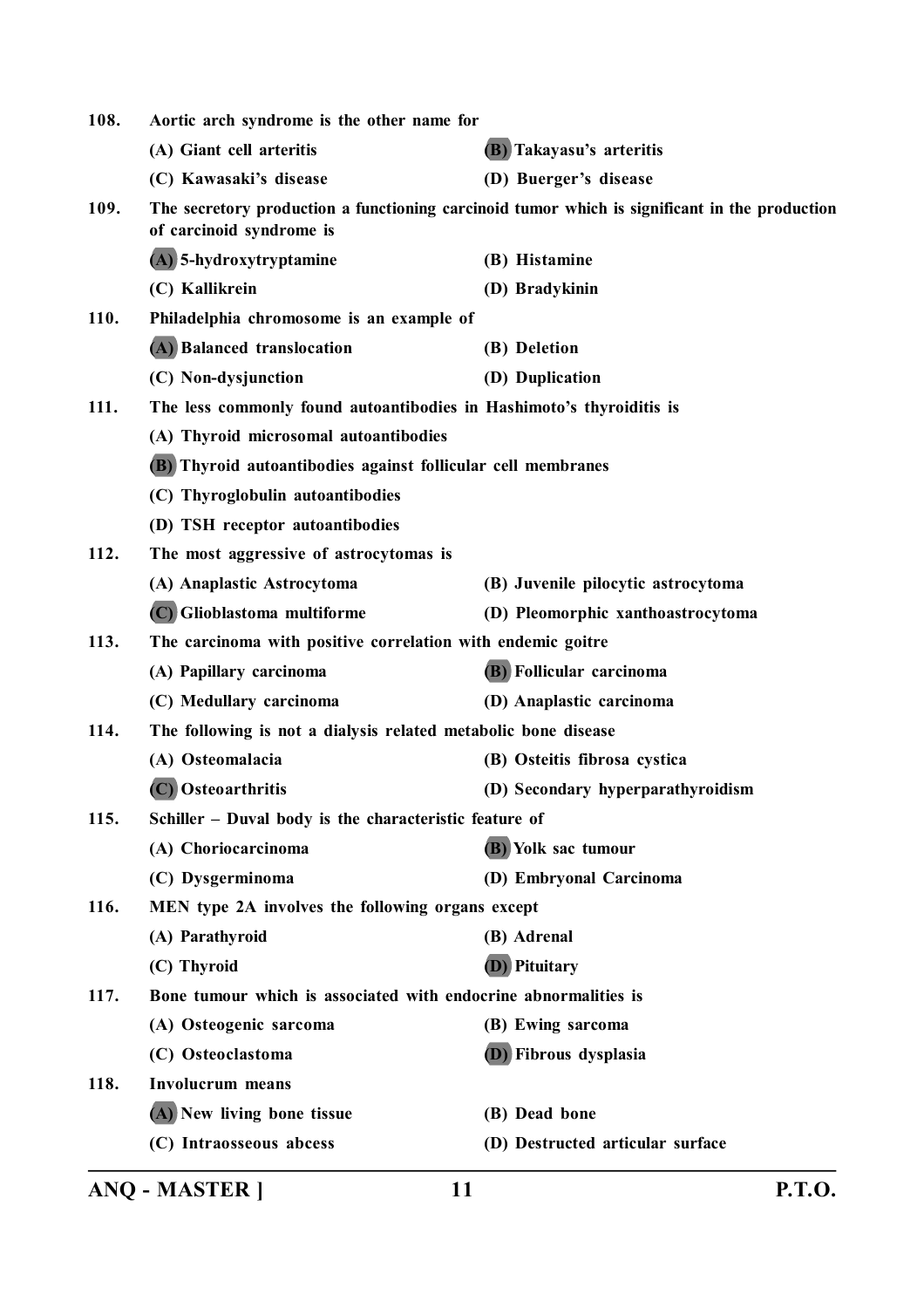| 119. | Histology of myositis ossificans mimics                                   |                                                                                              |
|------|---------------------------------------------------------------------------|----------------------------------------------------------------------------------------------|
|      | (A) Osteochondroma                                                        | (B) Osteogenic sarcoma                                                                       |
|      | (C) Osteoclastoma                                                         | (D) Ewing sarcoma                                                                            |
| 120. | Intracytoplasmic, eosinophilic, elongated inclusions seen in parkinsonism |                                                                                              |
|      | (A) Negri bodies                                                          | (B) Lewy bodies                                                                              |
|      | (C) Neurofibrillary tangles                                               | (D) Asteroid bodies                                                                          |
| 121. | The causes of hemorrhagic pericarditis include all except                 |                                                                                              |
|      | (A) Tuberculosis                                                          | (B) Bleeding diathesis                                                                       |
|      | (C) Dresslers syndrome                                                    | (D) Spread of malignant neoplasm                                                             |
| 122. | feature of                                                                | Tatarate resistant acid phosphatise (TRAP) positivity in the cytoplasm is the characteristic |
|      | (A) Polymphocytic leukemia                                                | (B) Hairy cell leukemia                                                                      |
|      | (C) Mycosis fungoides                                                     | (D) Chronic lymphocytic leukemia                                                             |
| 123. | The main iron regulating hormone released from the liver                  |                                                                                              |
|      | (A) Ferroportin                                                           | (B) Hepcidin                                                                                 |
|      | (C) Hephaestin                                                            | (D) Fibrinogen                                                                               |
| 124. | Fish tapeworm infestation causes                                          |                                                                                              |
|      | (A) Vitamin B12 deficiency                                                | (B) Folate deficiency                                                                        |
|      | (C) Vitamin B6 deficiency                                                 | (D) Iron deficiency                                                                          |
| 125. | Foci of extramedullary haematopoiesis in the liver is seen in             |                                                                                              |
|      | (A) Chronic myeloid leukemia                                              | (B) Polycythemia vera                                                                        |
|      | (C) Chronic idiopathic myelofibrosis                                      | (D) Essential thrombocythemia                                                                |
| 126. | The cell showing crumbled tissue paper appearance of the cytoplasm        |                                                                                              |
|      | (A) Neimann Pick cell                                                     | (B) Gaucher cell                                                                             |
|      | (C) Sea blue histiocyte                                                   | (D) Langerhans cell histiocyte                                                               |
| 127. | The earliest lymph node involved in the metastasis of carcinoma prostate  |                                                                                              |
|      | (A) Internal iliac nodes                                                  | (B) Obturator nodes                                                                          |
|      | (C) Para-aortic nodes                                                     | (D) Sacral nodes                                                                             |
| 128. |                                                                           | Recurrrent painful hemarthrosis and muscle hematomas are the clinical manifestations of      |
|      | (A) Thrombocytopenia                                                      | $(B)$ DIC                                                                                    |
|      | (C) Hemophilia A                                                          | (D) Von Willwbrand's disease                                                                 |
| 129. | Favourable prognostic factors for neuroblastoma includes all except       |                                                                                              |
|      | (A) Young age less than one year                                          | (B) No N-myc amplification                                                                   |
|      | (C) Low urinary VMA/HVA ratio                                             | (D) High expression of TRK - A                                                               |
|      |                                                                           |                                                                                              |

**ANQ - MASTER ] 12 [Contd.**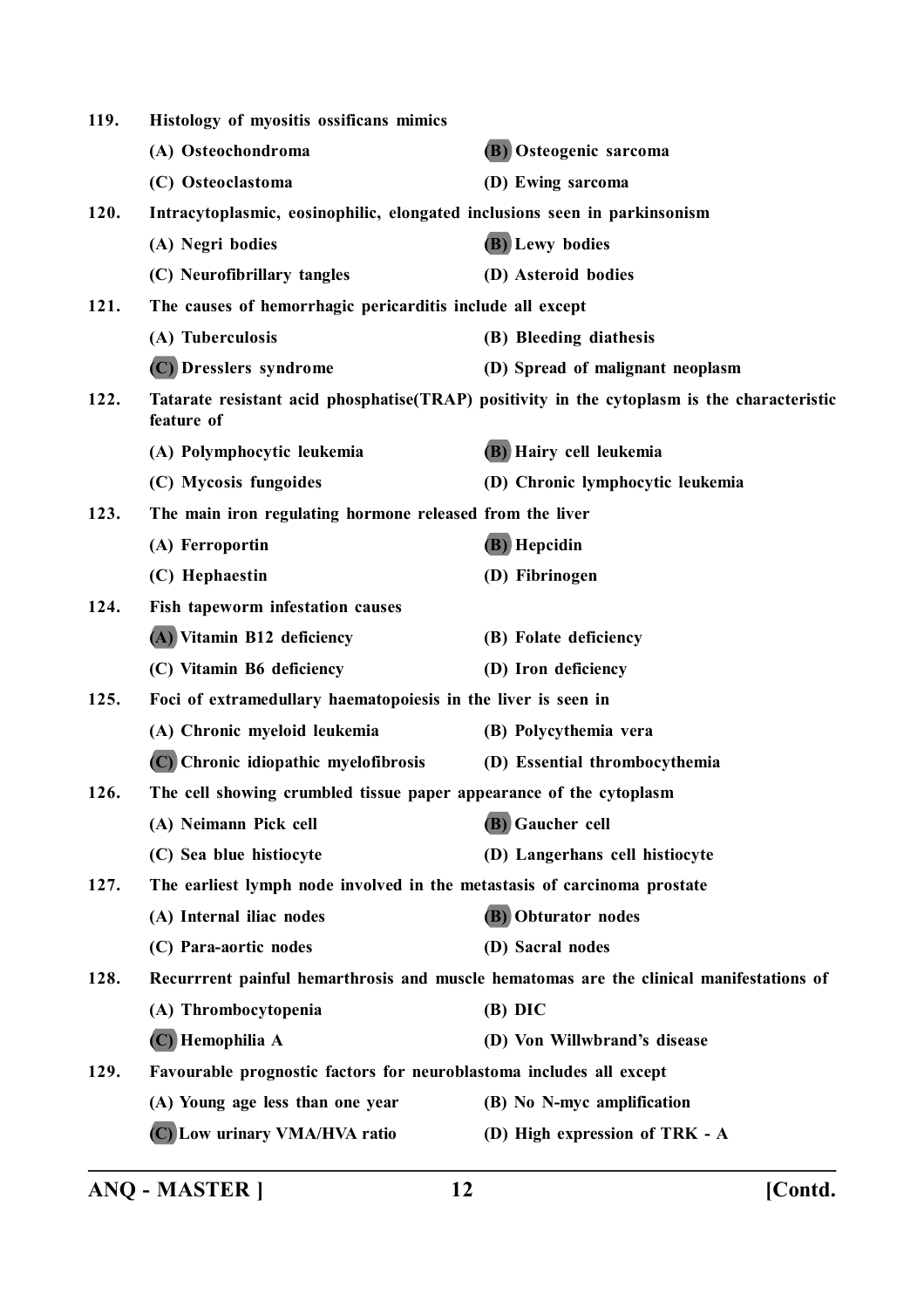- **130. Asbestos bodies are made of**
	- **(A) Macrophages with asbestos fibre + haemosiderin + glycoprotein**
	- **(B) Asbestos fibre + haemosiderin + glycoprotein**
	- **(C) Asbestos fibre + glycoprotein + fibrinous exudate**
	- **(D) Macrophages with asbestos fibre + glycoprotein + fibrinous exudate**
- **131. CD 99 immunoreactivity is not seen in the following small round cell tumour**
	- **(A) T lymphoblastic lymphoma (B) ES / PNET**
	- **(C) Neuroblastoma (D) Poorly differentiated synovial sarcoma**
- **132. The distinct brown colour of Hibernoma is due to**
	- **(A) Prominent vascularity of the tumour**
	- **(B) Profusion of mitochondria in the tumour**
	- **(C) Both (A) and (B)**
	- **(D) None of the above**
- **133. One of the following is not a CSF finding of viral meningitis**
	- **(A) CSF pressure increases (B) Lowered glucose concentration**
	- **(C) Lymphocytosis in CSF (D) CSF bacteriologically sterile**
- **134. Malignant triton tumour is the name given to**
	- **(A) Malignant peripheral tumour with smooth muscle differentiation**
	- **(B) Malignant peripheral nerve sheath tumour with rhabdomyoblastic differentiation**
	- **(C) Malignant peripheral nerve sheath tumour with lipoblastic differentiation**
	- **(D) Malignant peripheral nerve sheath tumour with neuroblastic differentiation**
- **135. Bone marrow trephine biopsy is not an absolute indication in the following disease**
	- **(A) Myelofibrosis (B) Aplastic anaemia**
	- **(C) Megaloblastic anaemia (D) Hypoplastic acute leukemia(AML-MT)**
- **136. The fixative of choice for testicular biopsies**
	- **(A) Buffered formaldehyde and Clark's fluid**
	- **(B) Buffered formaldehyde and Bouin's fluid**
	- **(C) Clark's fluid and Bouin's fluid**
	- **(D) Clark's fluid and Gendre's fluid**
- **137. In tissue processing, the following is added to the dehydrating agents to soften the hard tissue**
	- **(A) Phenol (B) Acetic acid**
	- **(C) Chloroform (D) Toluene**

**138. The embedding media of choice for electron microscopy is**

- **(A) Paraffin (B) Agar**
- **(C) Resin (D) Gelatin**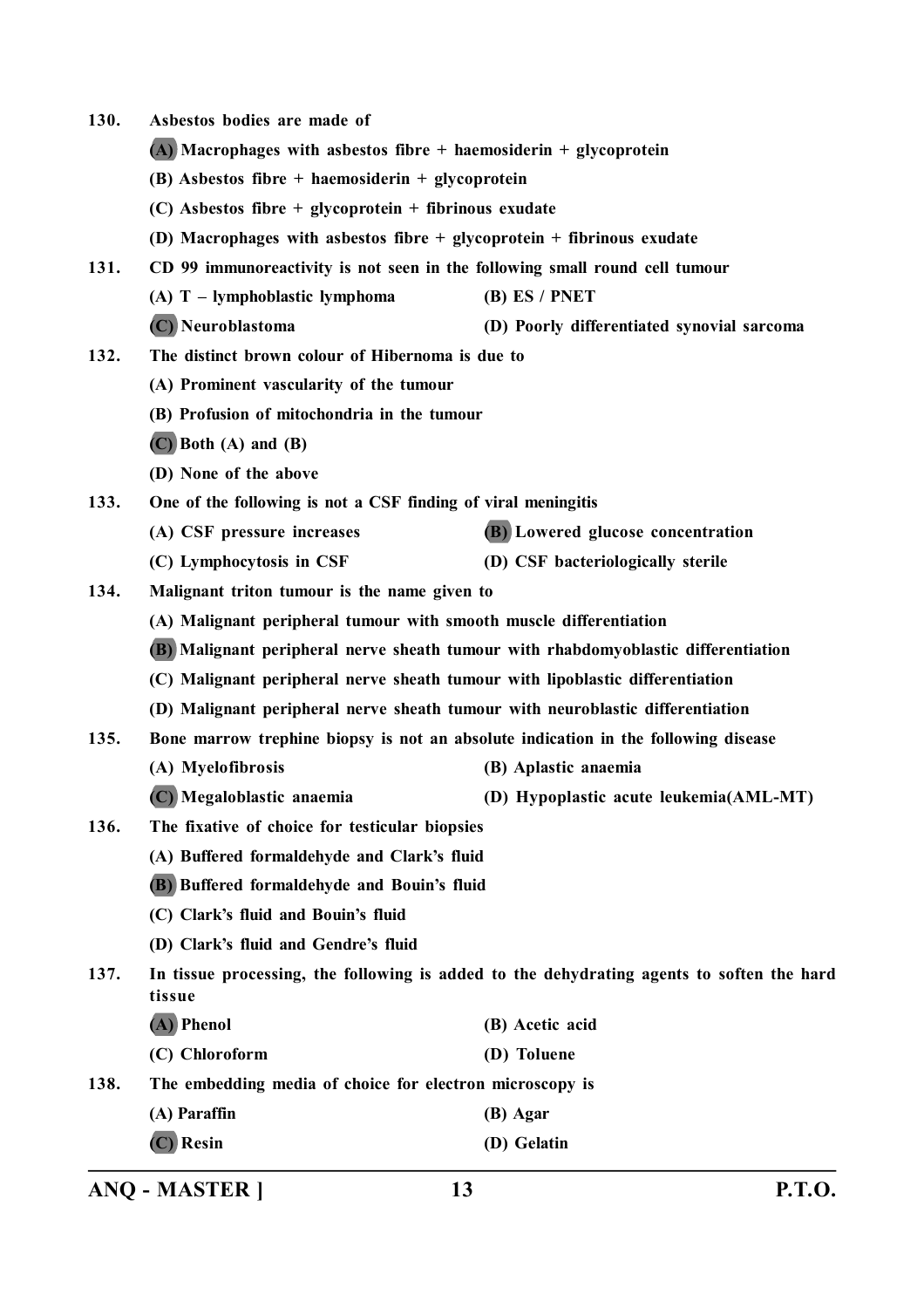| 139.<br>Cambium layer, a submucosal zone of markedly increased cellularity is seen in |                                                                                                                                                                 |                                                                                        |  |
|---------------------------------------------------------------------------------------|-----------------------------------------------------------------------------------------------------------------------------------------------------------------|----------------------------------------------------------------------------------------|--|
|                                                                                       | (A) Spindle cell Rhabdomyosarcoma                                                                                                                               |                                                                                        |  |
|                                                                                       | (B) Pleomorphic Rhabdomyosarcoma                                                                                                                                |                                                                                        |  |
|                                                                                       | (C) Alveolar Rhabdomyosarcoma                                                                                                                                   |                                                                                        |  |
|                                                                                       | (D) Botyroid type embryonal Rhabdomyosarcoma                                                                                                                    |                                                                                        |  |
| 140.                                                                                  | The applications of freeze dried material include all of the following except                                                                                   |                                                                                        |  |
|                                                                                       | (A) Demonstration of infectious agents                                                                                                                          | (B) Immunocytochemical methods                                                         |  |
|                                                                                       | (C) Fluroscent antibody studies                                                                                                                                 | (D) Immunohistochemical methods                                                        |  |
| 141.                                                                                  | The stain mucicarnine is used for the demonstration of                                                                                                          |                                                                                        |  |
|                                                                                       | (A) Mycobacteria                                                                                                                                                | (B) Fungi                                                                              |  |
|                                                                                       | (C) Cryptococci                                                                                                                                                 | (D) Amoeba                                                                             |  |
| 142.                                                                                  | The various artefact pigments seen in tissue section include all except                                                                                         |                                                                                        |  |
|                                                                                       | (A) Fomalin                                                                                                                                                     | (B) Malaria                                                                            |  |
|                                                                                       | (C) Mercury                                                                                                                                                     | (D) Calcium                                                                            |  |
| 143.                                                                                  |                                                                                                                                                                 | The following molecular subtype of invasive breast cancer is common in older women and |  |
|                                                                                       | men                                                                                                                                                             |                                                                                        |  |
|                                                                                       | (A) ER positive, HER-2 negative, low proliferation                                                                                                              |                                                                                        |  |
|                                                                                       | (B) ER positive, HER-2 negative, high proliferation                                                                                                             |                                                                                        |  |
|                                                                                       | (C) ER positive or negative, HER-2 positive                                                                                                                     |                                                                                        |  |
|                                                                                       | (D) ER negative, HER-2 negative                                                                                                                                 |                                                                                        |  |
| 144.                                                                                  | The following is not true about phyllodes tumour                                                                                                                |                                                                                        |  |
|                                                                                       | (A) Less common, arise from intralobular stroma                                                                                                                 |                                                                                        |  |
|                                                                                       | (B) Most of them are benign                                                                                                                                     |                                                                                        |  |
|                                                                                       | (C) Frequently associated with gains in chromosome 1q                                                                                                           |                                                                                        |  |
|                                                                                       |                                                                                                                                                                 | (D) Overexpression of HOXB13 are associated with less aggressive clinical behaviour    |  |
| 145.                                                                                  | Most common cause of hyperpituitarism                                                                                                                           |                                                                                        |  |
|                                                                                       | (A) Pituitary hyperplasia                                                                                                                                       | (B) Adenoma arising in the anterior lobe                                               |  |
|                                                                                       | (C) Pituitary carcinoma                                                                                                                                         | (D) Hypothalamic disorders                                                             |  |
| 146.                                                                                  | Among the following least common cause of hyperfunction of thyroid gland is                                                                                     |                                                                                        |  |
|                                                                                       | (A) Grave's disease                                                                                                                                             | (B) Hyperfunctional multinodular goitre                                                |  |
|                                                                                       | (C) Iodine induced hyperthyroidism                                                                                                                              | (D) Hyperfunctional thyroid adenoma                                                    |  |
| 147.                                                                                  | While differentiating endometrial adenocarcinoma from endocervical adenocarcinoma the<br>following features are in favour of endocervical adenocarcinoma except |                                                                                        |  |
|                                                                                       | (A) Negativity for vimentin                                                                                                                                     |                                                                                        |  |
|                                                                                       | (B) Negativity fo ER and PR                                                                                                                                     |                                                                                        |  |
|                                                                                       | (C) Presence of mucin and CEA focally and luminally                                                                                                             |                                                                                        |  |
|                                                                                       |                                                                                                                                                                 |                                                                                        |  |

**(D) Immunoreactivity for p16**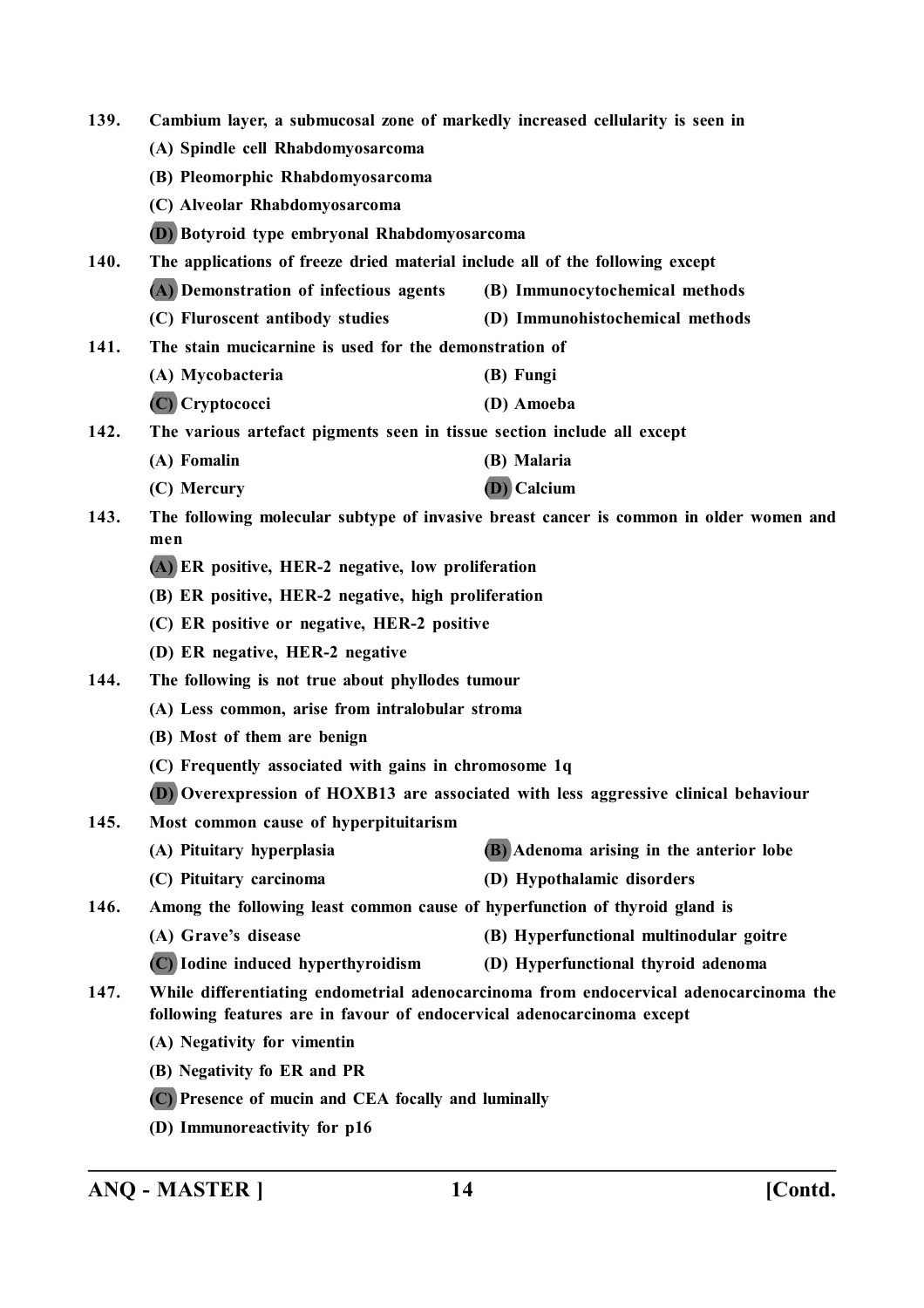- **148. All are true about neutrophil extracellular traps except**
	- **(A) In the above process nuclei of neutrophils is lost leading to its death**
	- **(B) It can be detected in the blood during sepsis**
	- **(C) Its formation in circulation is independent of platelet activation**
	- **(D) The nuclear chromatin in NETs is a source of antigen in SLE**
- **149. Fractalkine is the only known member of the following chemokine**
	- **(A) CXC chemokine (B) CX3C chemokine**
	- **(C) C-C chemokine (D) C chemokine**
- **150. Classic findings in autopsy of a patient suffering from amniotic fluid embolism include all of the following except**
	- **(A) Presence of squamous cells shed from fetal skin in pulmonary vasculature**
	- **(B) Emboli made of haemopoietic cells and marrow fat in pulmonary circulation**
	- **(C) Mucin derived from fetal respiratory and gastrointestinal tract in pulmonary vasculature**
	- **(D) Marked pulmonary edema**
- **151. False about banding technique**
	- **(A) C banding is used for rapid identification of y chromosome**
	- **(B) G banding yields a defined pattern with alternate light and dark regions**
	- **(C) Q banding is also known as quinacrine fluorescence staining**
	- **(D) R banding results in a chromosome pattern similar to G banding but the bands are reversed**

#### **152. All are correct except**

- **(A) ALK –Anaplastic Lymphoma Kinase Gene**
- **(B) RAR Retinoic Acid Receptor Gene**
- **(C) ABL –Abelson Bovine Leukemia Virus**
- **(D) HER2/NEU Human Epidermal Growth Factor Receptor 2**
- **153. The hematoxylin used to stain myelin**
	- **(A) Cole (B) Solcia (C) Loyez (D) Heidenhain**
- **154. Leukocyte common antigen is also known as**

| (A) CD 30   | $(B)$ CD 15 |
|-------------|-------------|
| $(C)$ CD 45 | (D) CD $65$ |

**155. The type of inversion in which the breaks appear on the opposite sides of the centromere is called**

|      | (A) Paracentric                    | (B) Pericentric        |
|------|------------------------------------|------------------------|
|      | (C) Metacentric                    | (D) Reciprocal         |
| 156. | Munro micro abscesses are found in |                        |
|      | (A) Stratum basale                 | (B) Stratum corneum    |
|      | (C) Stratum spinosum               | (D) Stratum granulosum |

**ANQ - MASTER ] 15 P.T.O.**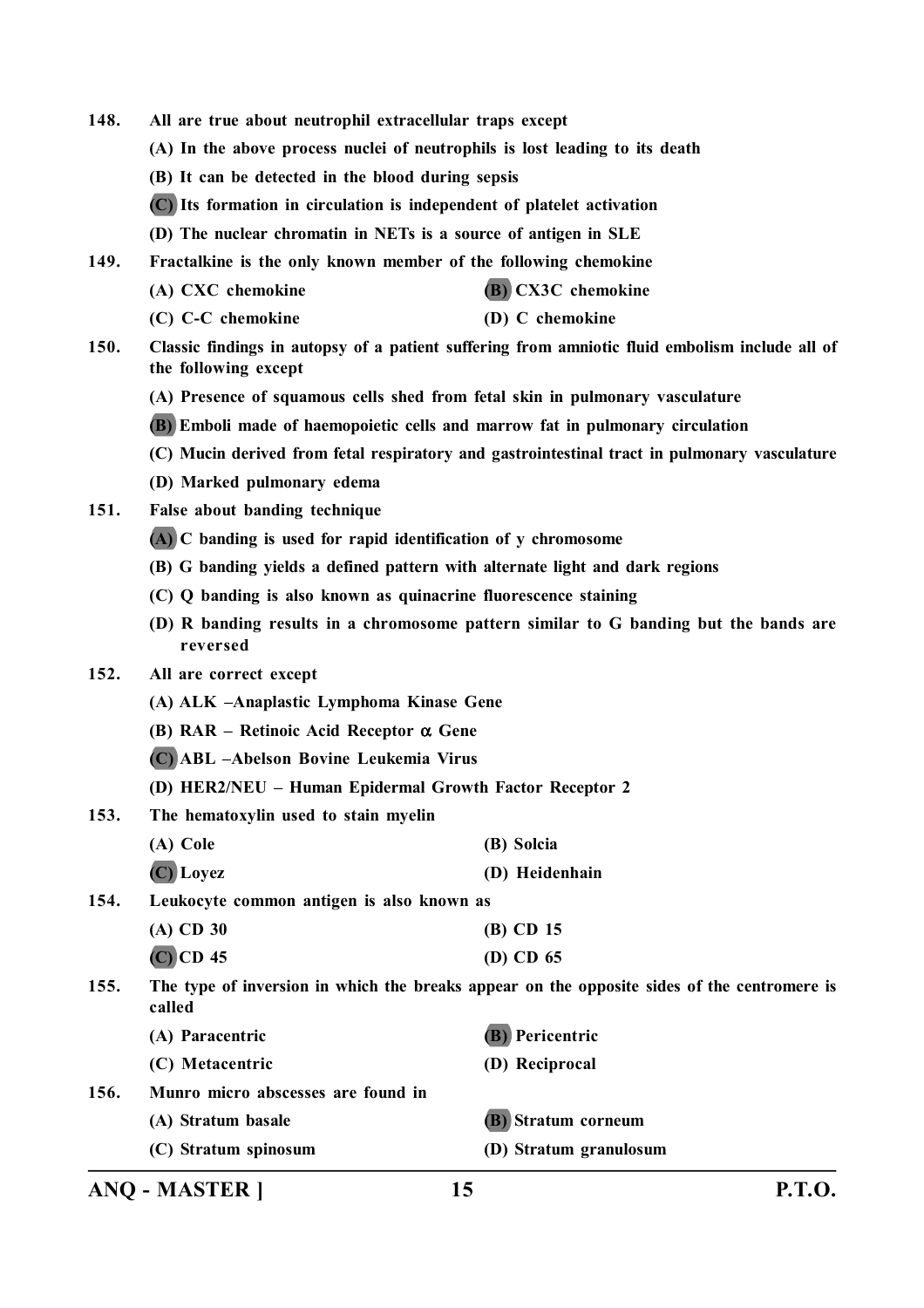| 157.                                                                                                                      | The following genetic abnormalities are correctly matched except                           |                                                                                           |  |
|---------------------------------------------------------------------------------------------------------------------------|--------------------------------------------------------------------------------------------|-------------------------------------------------------------------------------------------|--|
|                                                                                                                           | (A) Acute promyelocytic leukemia – PML - RARA                                              |                                                                                           |  |
|                                                                                                                           | (B) Polycythemia vera - JAK2V617F Mutation<br>(C) Acute erythroleukemia- TEL - AML1 Fusion |                                                                                           |  |
|                                                                                                                           |                                                                                            |                                                                                           |  |
|                                                                                                                           | (D) Hairy cell leukemia - BRAFV600E Mutation                                               |                                                                                           |  |
| 158.                                                                                                                      |                                                                                            | Which of these methods employ protease substrates to detect protease activity in tissues? |  |
|                                                                                                                           | (A) Insitu zymography                                                                      | (B) Chromogenic insitu hybridization                                                      |  |
|                                                                                                                           | (C) Polymerase chain reaction                                                              | (D) Silver precipitation insitu hybridization                                             |  |
| 159.<br>The following is not an example of trinucleotide repeat disorders with expansions affecting<br>non coding regions |                                                                                            |                                                                                           |  |
|                                                                                                                           | (A) Huntington disease                                                                     | (B) Fragile X syndrome                                                                    |  |
|                                                                                                                           | (C) Friedrich ataxia                                                                       | (D) Myotonic dystrophy                                                                    |  |
| 160.                                                                                                                      | Wernicke - Korsakoff syndrome is due to the deficiency of                                  |                                                                                           |  |
|                                                                                                                           | (A) Biotin                                                                                 | (B) Niacin                                                                                |  |
|                                                                                                                           | $(C)$ Thiamine                                                                             | (D) Pyridoxine                                                                            |  |
| 161.                                                                                                                      | The most common odontogenic cyst is                                                        |                                                                                           |  |
|                                                                                                                           | (A) Dentigerous cyst                                                                       | <b>(B)</b> Periapical cyst                                                                |  |
|                                                                                                                           | (C) Paradental cyst                                                                        | (D) Eruption cyst                                                                         |  |
| 162.                                                                                                                      | Giant cell lesion of jaws include all of the following except                              |                                                                                           |  |
|                                                                                                                           | (A) Aneurysmal bone cyst                                                                   |                                                                                           |  |
|                                                                                                                           | (B) Cherubism                                                                              |                                                                                           |  |
|                                                                                                                           | (C) Brown tumour of hyperparathyroidism                                                    |                                                                                           |  |
|                                                                                                                           | <b>(D)</b> Ossifying fibroma                                                               |                                                                                           |  |
| 163.                                                                                                                      | The following lesion is not associated with malignant lymphoma of salivary gland           |                                                                                           |  |
|                                                                                                                           | (A) Sjogren disease                                                                        | (B) Kuttner tumour                                                                        |  |
|                                                                                                                           | (C) Necrotising sialometaplasia                                                            | (D) Warthin tumour                                                                        |  |
| 164.                                                                                                                      | All are the types of Langerhans cell histiocytosis except                                  |                                                                                           |  |
|                                                                                                                           | (A) Letterer Siwe disease                                                                  | (B) Eosinophilic granuloma                                                                |  |
|                                                                                                                           | (C) Hand - Schuller Christian disease                                                      | (D) Kimura disease                                                                        |  |
| 165.                                                                                                                      | The more common tumour arising from the adrenal medulla                                    |                                                                                           |  |
|                                                                                                                           | (A) Adenoma                                                                                | (B) Carcinoma                                                                             |  |
|                                                                                                                           | (C) Neuroblastoma                                                                          | (D) Myelolipoma                                                                           |  |
| 166.                                                                                                                      | Fluorescent dye used to counter stain DNA                                                  |                                                                                           |  |
|                                                                                                                           | (A) Diaryl methane                                                                         | (B) Thiazole                                                                              |  |
|                                                                                                                           | (C) Propidium iodide                                                                       | (D) Diethyl pyrocarbonate                                                                 |  |
| 167.                                                                                                                      | Osmotic fragility is increased in all except                                               |                                                                                           |  |
|                                                                                                                           | (A) Hereditary spherocytosis                                                               | (B) Hereditary xerocytosis                                                                |  |
|                                                                                                                           | (C) Hereditary elliptocytosis                                                              | (D) Hereditary stomatocytosis                                                             |  |
|                                                                                                                           |                                                                                            |                                                                                           |  |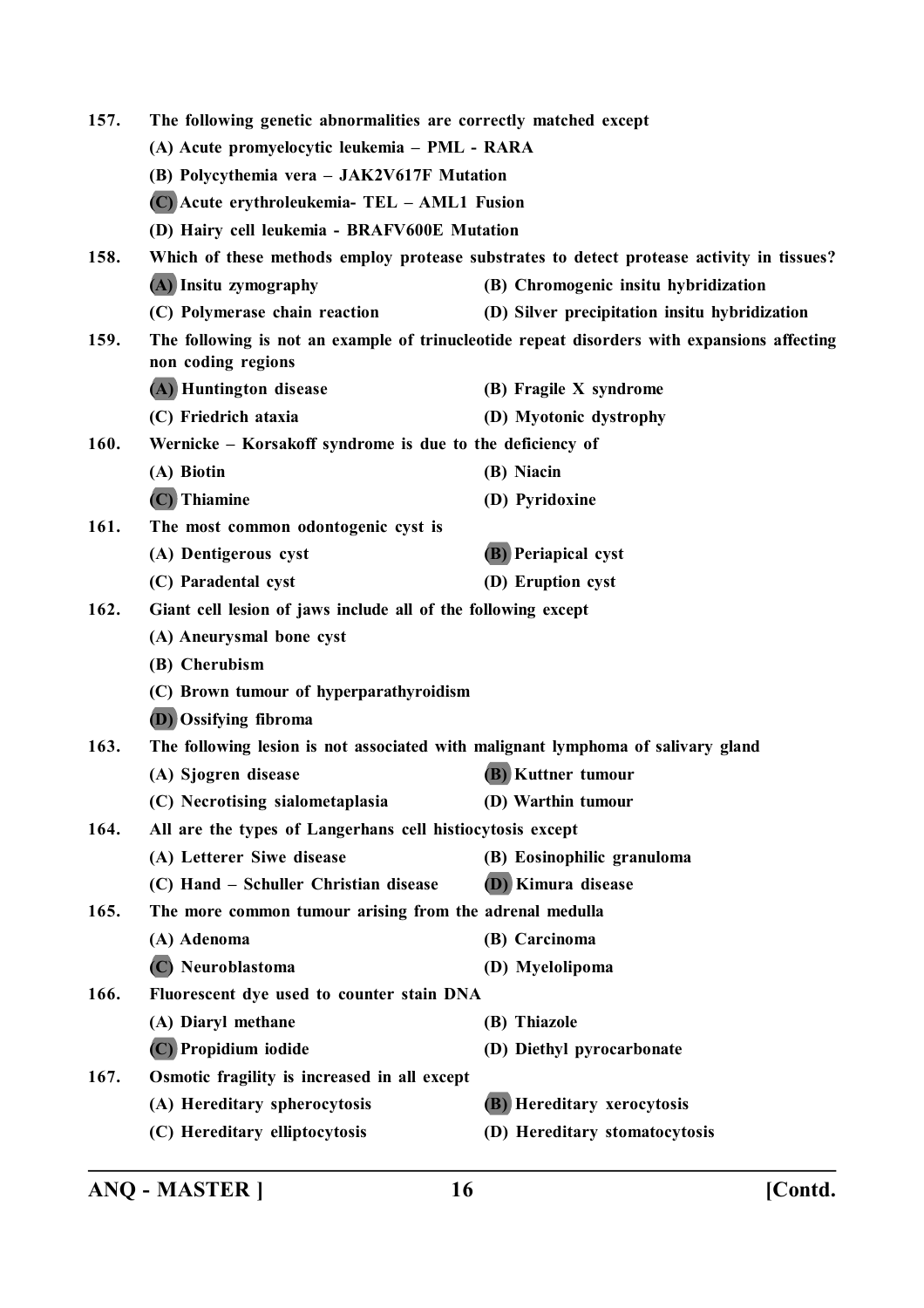| 168.                                                    | Therapeutic erythrocytopheresis is used in the treatment of                                                                |                                                                                         |
|---------------------------------------------------------|----------------------------------------------------------------------------------------------------------------------------|-----------------------------------------------------------------------------------------|
|                                                         | (A) $\beta$ thalassemia                                                                                                    | (B) Sickle cell disease                                                                 |
|                                                         | (C) Fanconi's anemia                                                                                                       | (D) Polycythemia                                                                        |
| 169.                                                    | Littoral cells are macrophages in                                                                                          |                                                                                         |
|                                                         | (A) Liver                                                                                                                  | (B) Spleen                                                                              |
|                                                         | $(C)$ Lung                                                                                                                 | (D) Kidney                                                                              |
| 170.                                                    | Sickle cell retinopathy produces the following except                                                                      |                                                                                         |
|                                                         | (A) Salmon patch                                                                                                           | (B) Iridescent spots                                                                    |
|                                                         | (C) Black sunburst lesion                                                                                                  | (D) Cherry red spots                                                                    |
| 171.                                                    | The yellow colour imparted by picric acid fixatives can be removed by                                                      |                                                                                         |
|                                                         | (A) Magnesium chloride                                                                                                     | (B) Sodium thiosulphate                                                                 |
|                                                         | (C) Lithium carbonate                                                                                                      | (D) Aluminium hydroxide                                                                 |
| 172.                                                    | All are true about cell division except                                                                                    |                                                                                         |
|                                                         | (A) Prophase is the preparatory phase of mitosis                                                                           |                                                                                         |
| (B) Telophase is the reversal of prophase and metaphase |                                                                                                                            |                                                                                         |
|                                                         | (C) Mitotic spindle formation is completed in prometaphase<br><b>(D)</b> Polymerization of microtubules occur in metaphase |                                                                                         |
|                                                         |                                                                                                                            |                                                                                         |
| 173.                                                    |                                                                                                                            | The following infection is not a predisposing condition for spontaneous splenic rupture |
|                                                         | (A) Infectious mononucleosis                                                                                               | (B) Malaria                                                                             |
|                                                         | (C) Typhoid                                                                                                                | (D) Leptospirosis                                                                       |
| 174.                                                    | Increased ESR is seen in the following conditions except                                                                   |                                                                                         |
|                                                         | (A) Hypercholesterolemia                                                                                                   | (B) Hypoalbuminemia                                                                     |
|                                                         | (C) Rheumatoid arthritis                                                                                                   | <b>(D)</b> Salicylate intake                                                            |
| 175.                                                    | Which immunoglobulin subclass mediates the haemolytic process in Warm autoimmune<br>haemolytic anemia?                     |                                                                                         |
|                                                         | $(A)$ IgA                                                                                                                  | $(B)$ IgE                                                                               |
|                                                         | $(C)$ IgM                                                                                                                  | $(D)$ $IgG$                                                                             |
| 176.                                                    | Pseudo Meissner corpuscles are associated with                                                                             |                                                                                         |
|                                                         | (A) Schwannoma                                                                                                             | (B) Perineurioma                                                                        |
|                                                         | (C) Diffuse neurofibroma                                                                                                   | (D) Neurothekoma                                                                        |
| 177.                                                    | Preferred fixative for DNA                                                                                                 |                                                                                         |
|                                                         | (A) Zenker's                                                                                                               | (B) Ethanol                                                                             |
|                                                         | (C) Helly's                                                                                                                | (D) 10% Neutral buffered formalin                                                       |
| 178.                                                    | Marker enzyme of lysosomes in muscle biopsies is                                                                           |                                                                                         |
|                                                         | (A) Alkaline phosphatase                                                                                                   | (B) Succinic dehydrogenase                                                              |
|                                                         | (C) NADH diaphorase                                                                                                        | (D) Acid phosphatase                                                                    |
|                                                         |                                                                                                                            |                                                                                         |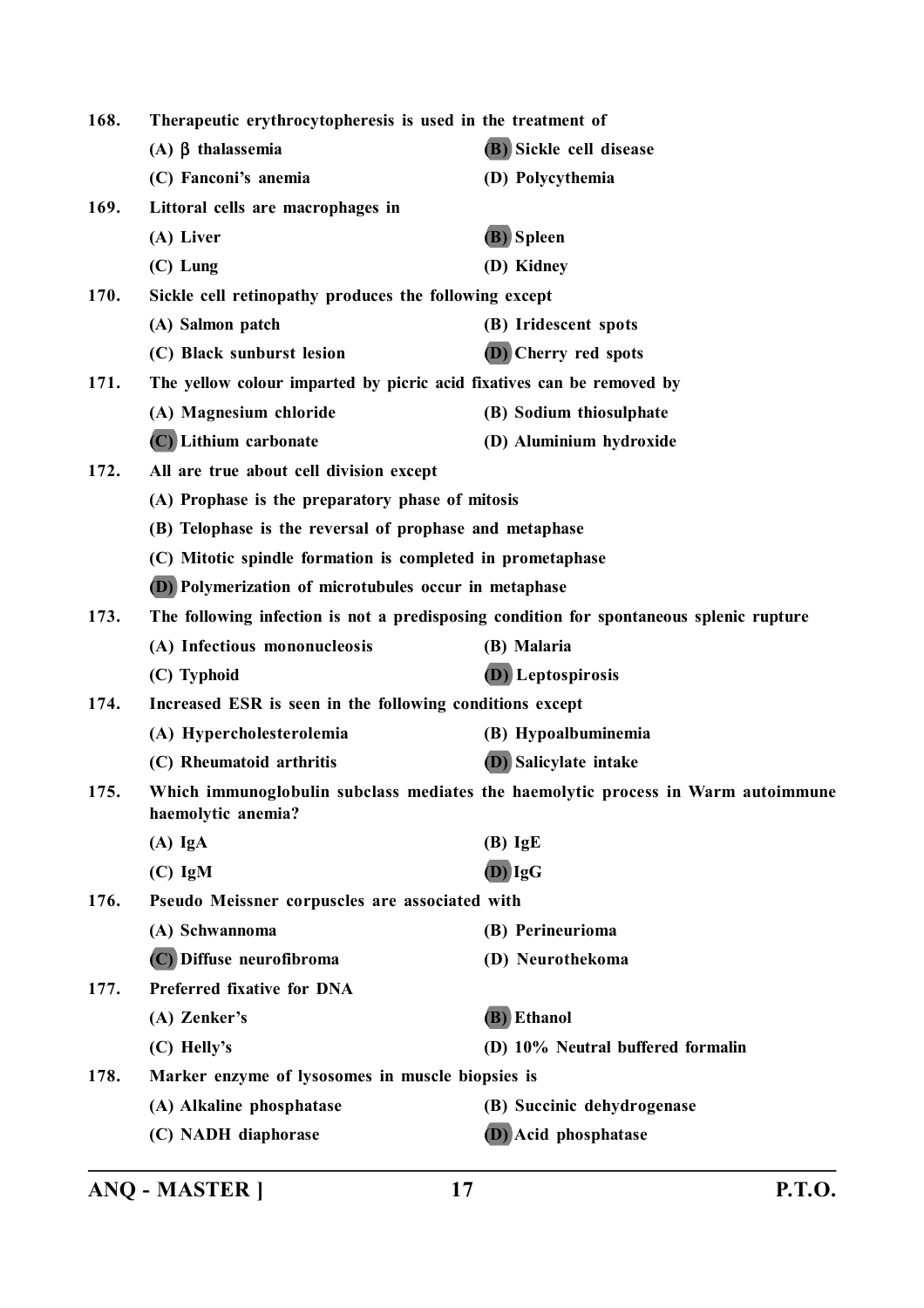| 179. | Envelope shaped crystals in urine deposits are due to                             |                                                                                             |
|------|-----------------------------------------------------------------------------------|---------------------------------------------------------------------------------------------|
|      | (A) Uric acid                                                                     | (B) Cysteine                                                                                |
|      | (C) Calcium oxalate                                                               | (D) Triple phosphate                                                                        |
| 180. | alterations?                                                                      | Conventional papillary carcinoma thyroid is mostly associated with which of these molecular |
|      | (A) PAX8 / PPARG                                                                  | (B) BRAF pV600E                                                                             |
|      | (C) ALK rearrangement                                                             | (D) TP53                                                                                    |
| 181. | Medlar bodies are found in                                                        |                                                                                             |
|      | (A) Histoplasmosis                                                                | (B) Phycomycosis                                                                            |
|      | (C) Aspergillosis                                                                 | (D) Chromoblastomycosis                                                                     |
| 182. | Adhesive slides are all except                                                    |                                                                                             |
|      | (A) Silanized slides                                                              | (B) Poly lysine slides                                                                      |
|      | (C) Albumen coated slides                                                         | <b>(D)</b> Galvanized slides                                                                |
| 183. | Which among these codons terminate translation?                                   |                                                                                             |
|      | (A) AGA                                                                           | $(B)$ AUG                                                                                   |
|      | $(C)$ UGA                                                                         | (D) UGG                                                                                     |
| 184. | Cabbage odour of urine is due to                                                  |                                                                                             |
|      | (A) Tyrosinemia                                                                   | (B) Methionine malabsorption                                                                |
|      | (C) Isovaleric acidemia                                                           | (D) Cystine malabsorption                                                                   |
| 185. | All are PAS (periodic acid schiff's reagent) reactive except                      |                                                                                             |
|      | (A) Proteoglycans                                                                 | (B) Corpora amylacea                                                                        |
|      | (C) Thyroid colloid                                                               | (D) Russell bodies                                                                          |
| 186. | Remnant of mitotic spindle is                                                     |                                                                                             |
|      | (A) Heinz body                                                                    | (B) Cabot ring                                                                              |
|      | (C) Basophilic stippling                                                          | (D) Howell - Jolly body                                                                     |
| 187. | Napsin A and HNF-1β are usually expressed in which of these ovarian malignancies? |                                                                                             |
|      | (A) High grade serous carcinoma                                                   | (B) Low grade serous carcinoma                                                              |
|      | (C) Endometrioid carcinoma                                                        | (D) Clear cell carcinoma                                                                    |
| 188. | All are contiguous gene syndromes except                                          |                                                                                             |
|      | (A) Gorlin syndrome                                                               | (B) WAGR syndrome                                                                           |
|      | (C) William syndrome                                                              | (D) $Cri - du$ - chat syndrome                                                              |
| 189. | One among these syndromes do not present with large platelets                     |                                                                                             |
|      | (A) Gray platelet syndrome                                                        | (B) Wiskott-Aldrich syndrome                                                                |
|      | (C) Bernard – Soulier syndrome                                                    | (D) Velocardiofacial syndrome                                                               |
| 190. | Which among these is not a fat stain?                                             |                                                                                             |
|      | (A) Oil Red O                                                                     | (B) Nile blue sulfate                                                                       |
|      | (C) Bowie's stain                                                                 | (D) Sudan black B                                                                           |
|      |                                                                                   |                                                                                             |